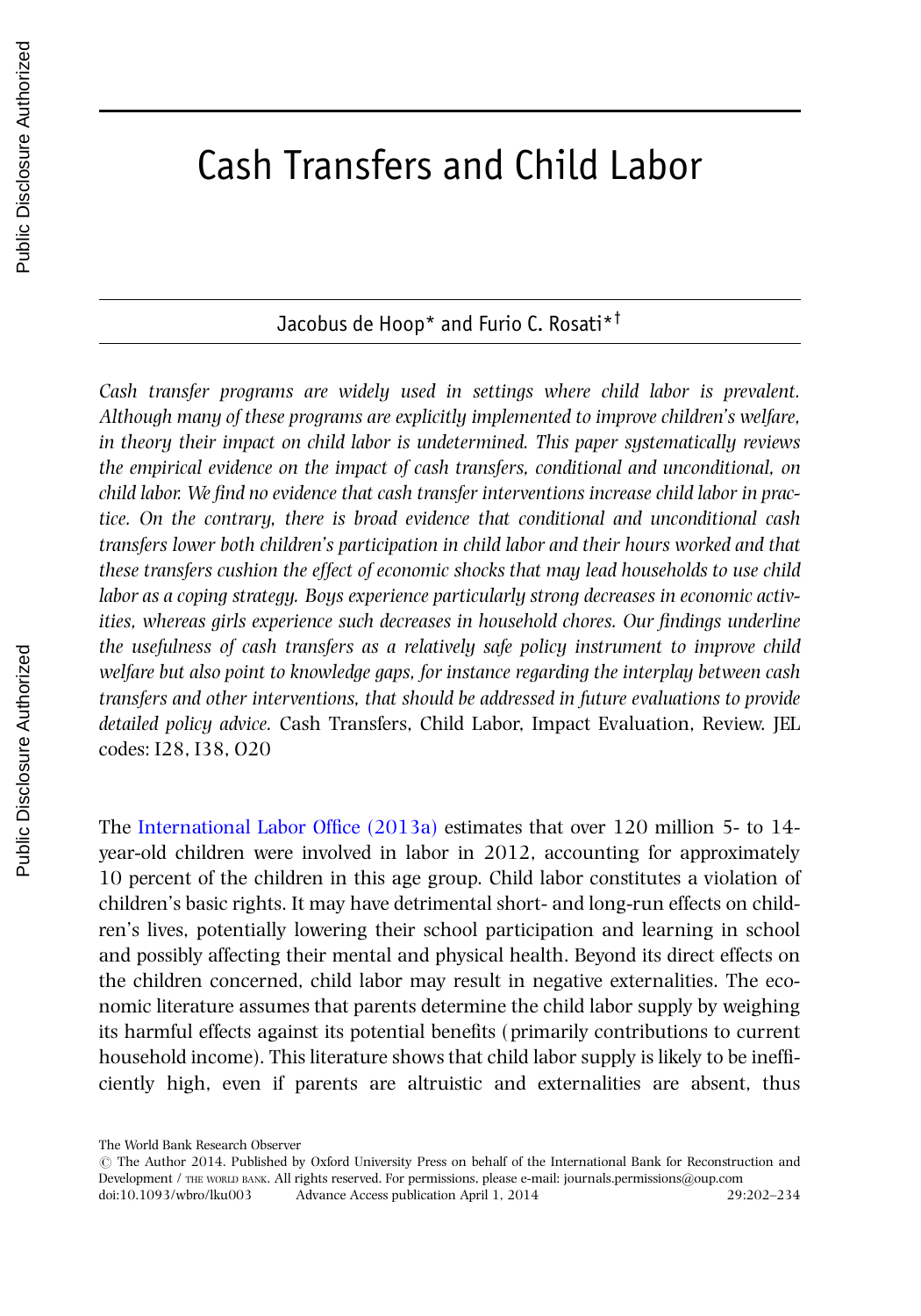providing a rationale for policy intervention (see, among others, [Cigno and Rosati](#page-30-0) [2005;](#page-30-0) [Edmonds 2007;](#page-30-0) and [Udry 2006](#page-32-0)).

This paper aims to add to our understanding of the role of policy interventions by systematically reviewing the evidence on the impact of cash transfers, both unconditional and conditional, on child labor in developing countries.<sup>1</sup> Unconditional cash transfers provide households with an income transfer that can, for example, help reduce poverty, address household vulnerability, and encourage household investment in the human capital of their children. Conditional cash transfer programs also provide an income transfer, but on the condition that the members of the households receiving the transfer adhere to specific behavioral requirements. The behavioral conditions are typically in the area of health (e.g., health checkups and attendance at health-related seminars) and human capital accumulation (e.g., regular school attendance of children in the household).<sup>2</sup>

Cash transfers are a particularly relevant category of interventions. They are widely used in settings where child labor is prevalent and are often explicitly implemented to improve children's welfare. Nonetheless, in theory, their impact on child labor is undetermined. In fact, even increases in school participation do not necessarily translate to reductions in child labor because school participation and child labor are not mutually exclusive activities. The extensive evidence on the beneficial effects of cash transfers on school participation (see, e.g., [Baird et al. 2013;](#page-29-0) [Fiszbein](#page-31-0) [and Schady 2009](#page-31-0); [Rawlings and Rubio 2005;](#page-32-0) [Saavedra and Garcia 2012\)](#page-32-0) thus provides little guidance regarding their effects on child labor.

A key issue that must be emphasized from the outset is that child labor is not a concept that easily translates into statistical indicators. Child labor can affect children in different ways, and its consequences for children's welfare cannot be captured by a single indicator. Damage to child health, for instance, depends on the participation in - and the length of exposure to - hazardous activities and occupations. Similarly, the effects on the accumulation of human capital depend on participation in work, work schedule and hours worked, sector of employment, and occupation.3 Thus, detailed information is necessary to fully understand how policy interventions affect children's welfare.<sup>4</sup> Such detailed information, however, is seldom available. Instead, most studies focus on participation in work, with a few studies discussing the impact on working hours. To complicate matters further, there is substantial variation in the way "work" is defined across different studies. Some studies focus on specific activities (such as work in agriculture), whereas others use a more general definition (such as work in economic activities or household chores).<sup>5</sup>

To ensure consistency and incorporate evidence from the largest possible number of studies, we mainly discuss the impact of cash transfer programs on children's participation in economic activities. To the extent possible, we complement this discussion with a separate analysis of the impact of cash transfer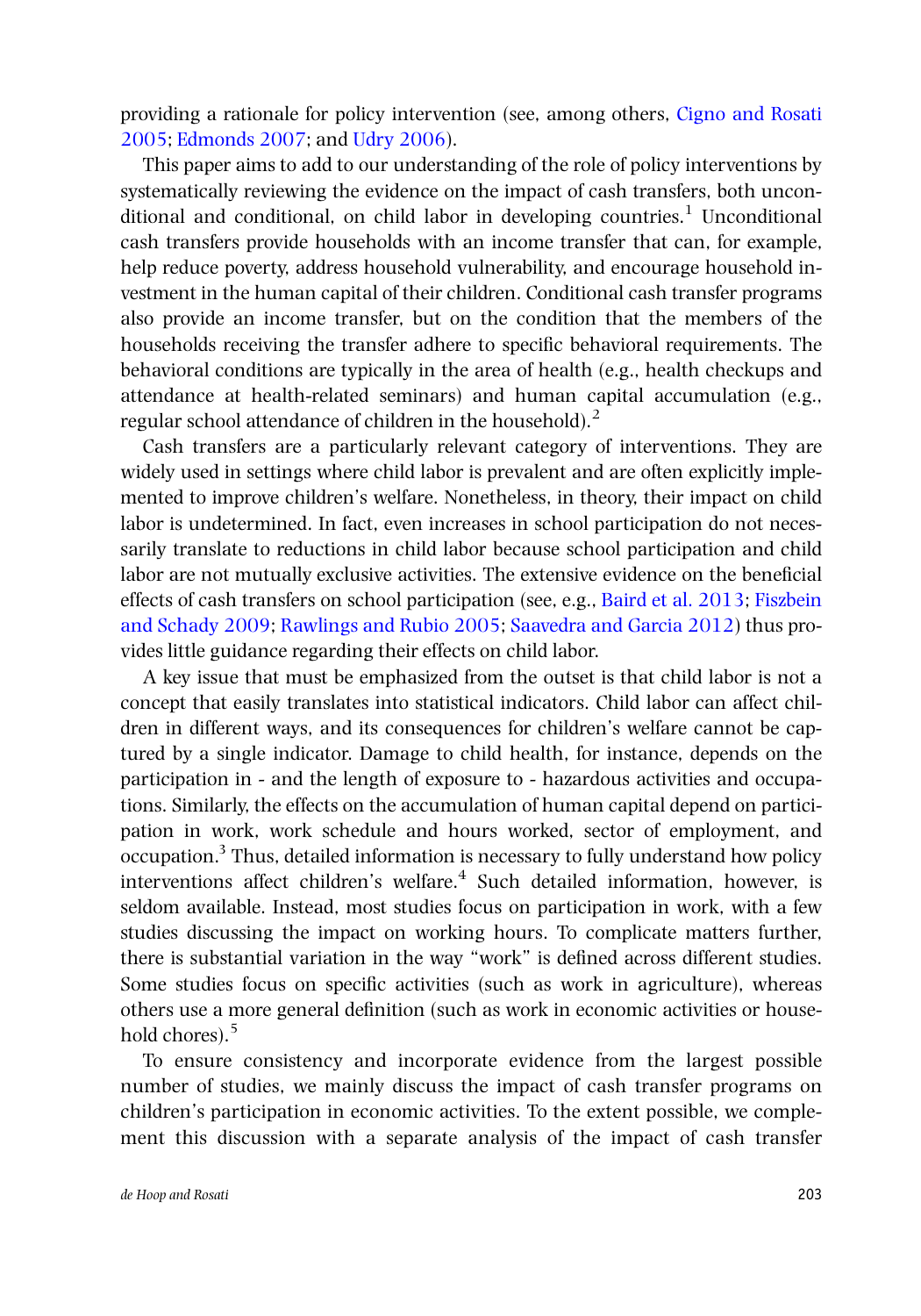programs on hours worked. Despite its limitations, the literature's focus on participation in work provides important insights. First, impact on participation serves as a useful first-order approximation to examine whether cash transfers affect the working behavior of children. Second, keeping children out of work is a sufficient condition to prevent detrimental effects on outcomes such as health and human capital accumulation. Third, participation in work is typically the key outcome in policy discussions and is an important outcome from a legal perspective (most countries in the world have adopted child labor laws that set a minimum age below which children are not allowed to work). Moreover, by focusing on participation in work, we are able to highlight some of the limitations of the research conducted to date and the main questions that remain to be answered in future evaluations.<sup>6</sup>

The remainder of this review is organized as follows. Section 1 provides the necessary background. It heuristically describes why the effects of cash transfers on child labor are theoretically undetermined, and it introduces the procedure that we used to identify the relevant studies for this review. Section 2 discusses the impact of two subsets of unconditional cash transfers: programs designed to support poor households' investments in children's human capital and old age pension schemes. Section 3 discusses the average impact of conditional cash transfer schemes on the intensive and extensive margin of child labor, the impact of conditional cash transfers on child labor compared to their impact on school participation, heterogeneity by poverty, age, and gender, spillover effects, long-run effects, determinants of program effects, protection from shocks, and variations on the basic conditional cash transfer scheme. Section 4 discusses and concludes.

# Background

### Theoretical Framework

The effects of cash transfers on child labor cannot be determined a priori, as we briefly discuss below. There are two main channels through which cash transfers may affect child labor: (i) by modifying the propensity to attend school and (ii) by changing the returns to child labor. Because a detailed theoretical discussion of these issues is beyond the scope of this paper, we present a heuristic explanation in what follows. This discussion draws on the theoretical framework presented in [De Hoop and Rosati \(2014\).](#page-30-0)<sup>7</sup>

Consider a unitary household in which parents maximize utility over current consumption (which depends partly on children's work), children's education, and leisure. For simplicity, and because the cash transfer programs we consider are targeted at the poor, assume that households are credit constrained. As a result, they may under-invest in children's education and in productive assets. Assume also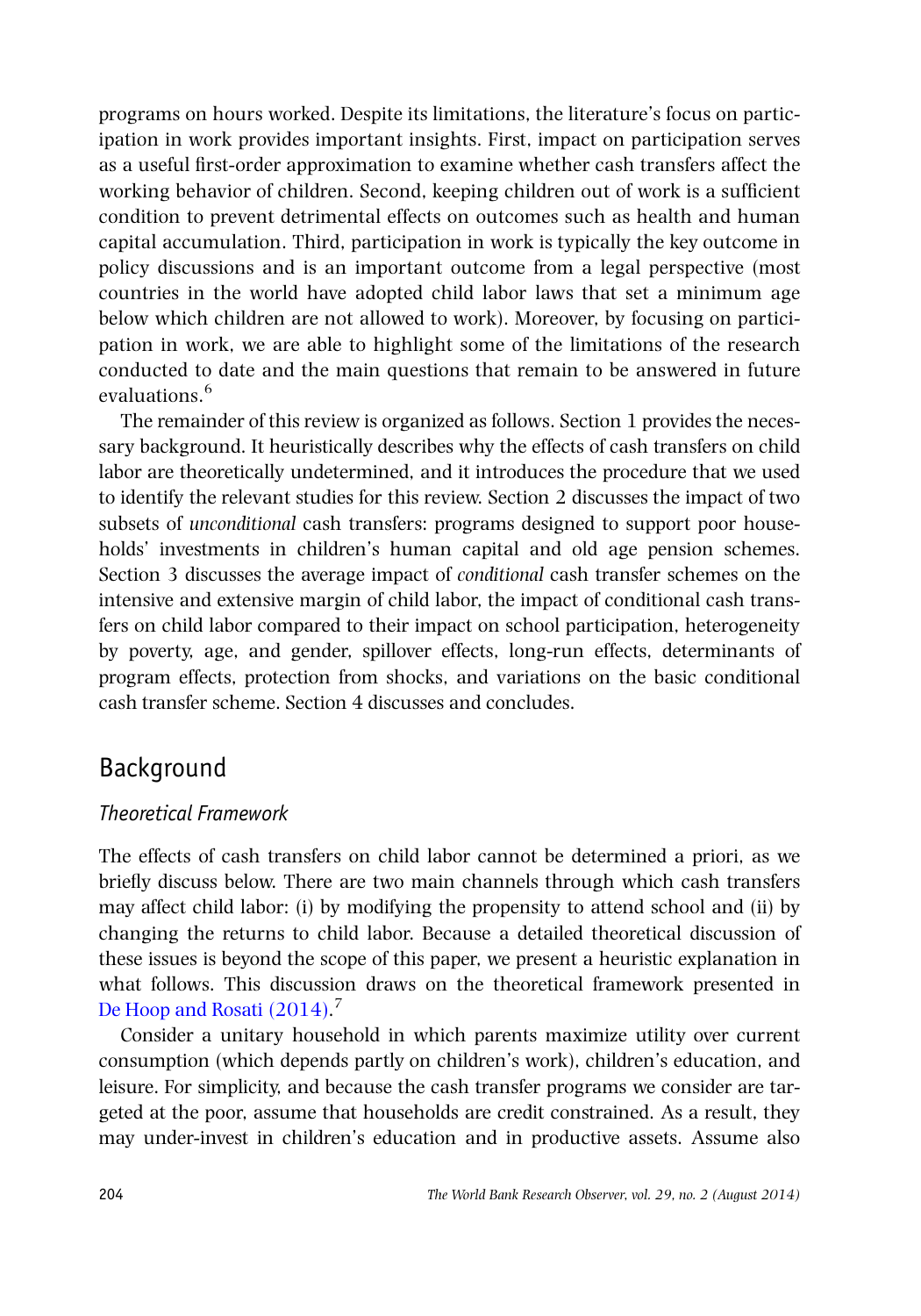that the adult labor supply is fixed, fertility is exogenous and fixed at one child, and school participation is dichotomous (i.e., the child either does not attend school or spends a fixed amount of time in school). The basic characteristics of an altruistic overlapping generation model that are essential for our analysis are captured by this very simple set of assumptions.

Within this framework, the effects of cash transfers, both conditional and unconditional, depend on whether the transfer program affects school participation.<sup>8</sup> If the school participation of the child is not affected (e.g., in case of children who would be in school in the absence of a cash transfer program) and the household consumes the transfer (i.e., the transfer results only in an income effect), then child labor should decrease.<sup>9</sup> However, if the household invests (part of) the transfer in productive assets, the returns to child work may increase, thereby counterbalancing the income effect and possibly resulting in increased child labor.<sup>10</sup>

Figure [1](#page-4-0) helps explain what happens when school participation is affected by the transfer. Household consumption is plotted on the vertical axis, and child leisure is plotted on the horizontal axis. The budget constraint for a household that does not receive a transfer and does not send its child to school is given by the solid line ABC. The downward slope of the budget constraint reflects the decrease in consumption as the child works less (i.e., consumes more leisure). Household consumption is positive even if the child does not work and spends all available time on leisure ( point B) because the household also relies on income from other household members.

If the child begins to attend school following a transfer, the time available to the child for leisure and work is reduced (here, from C to F). Moreover, the household incurs the cost of education (e.g., school fees). If the transfer does not fully compensate the monetary cost of attending school, the budget constraint shifts downwards (for instance, to the dashed line GHF). Here, the distance DA represents the monetary costs of attending school, and DG represents the transfer. The change in child labor is undetermined because both feasible consumption and leisure are reduced, and the final outcome depends on the relative change in the (utility) value of the two. If the transfer exceeds the monetary cost of attending school, the budget constraint shifts upwards (for instance, to the dashed line IJF). Child labor should unambiguously decrease if the household does not invest the transfer in productive assets. However, in both cases, the effect on child labor also depends on whether the household decides to invest ( part) of the transfer in productive assets, which may increase the returns to child labor.

#### Identifying Relevant Studies

To identify potentially relevant studies that evaluate the impact of cash transfer interventions on children's work outcomes, we began with a literature search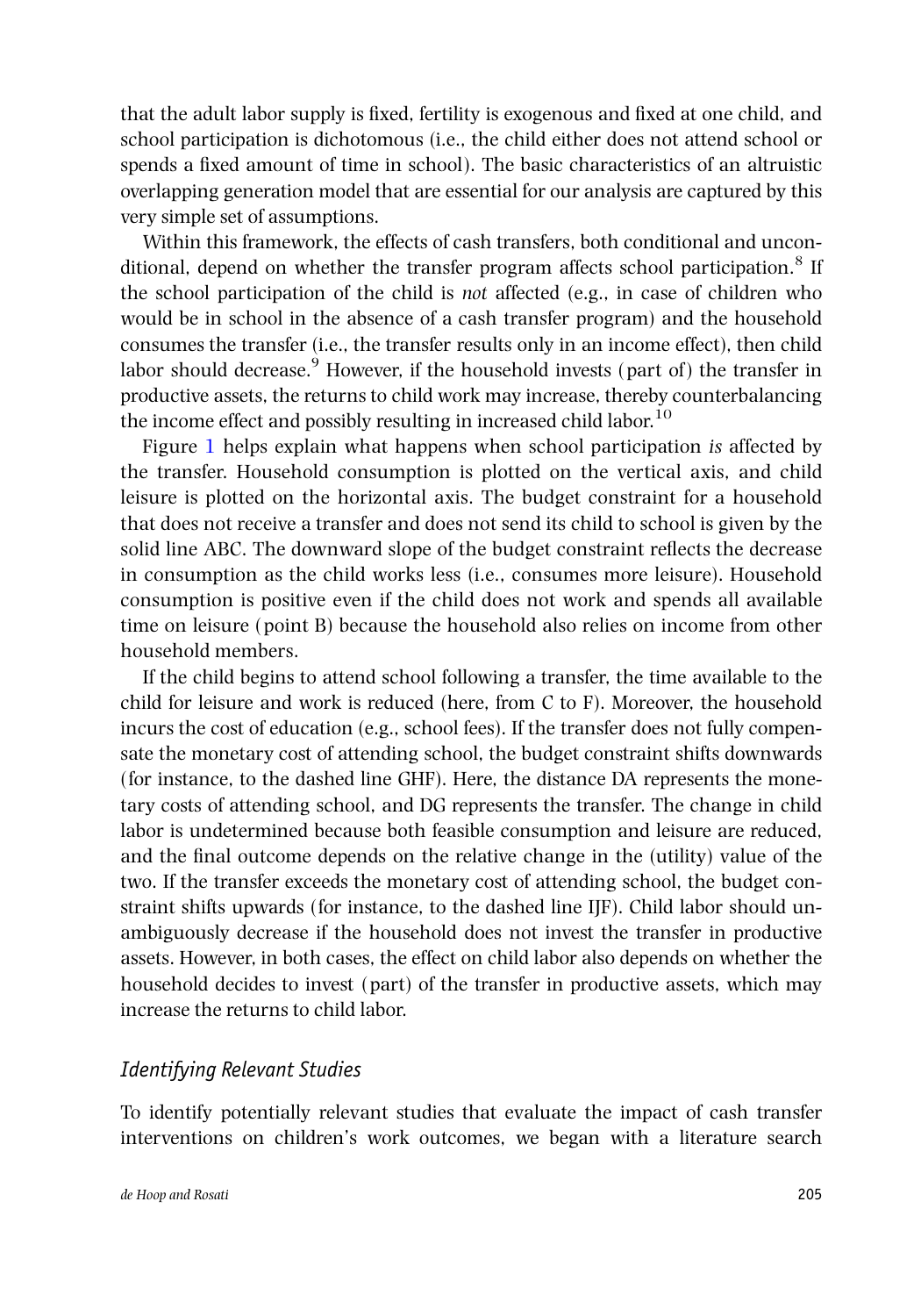<span id="page-4-0"></span>



Source: Authors' own work.

Notes: Household consumption is plotted on the vertical axis, and child leisure is plotted on the horizontal axis. The solid line ABC represents the budget constraint for a household that does not receive a transfer and does not send its child to school. The dotted and dashed lines represent the budget constraints for households that do send their child to school and (i) receive no cash transfer (DEF), (ii) receive a cash transfer smaller than the cost of education (GHF), and (iii) receive a cash transfer that exceeds the cost of education (IJF). The segments AD, DG, and DI respectively represent the monetary cost of education, a transfer smaller than the cost of education and a transfer exceeding the cost of education. The segment FC represents the fixed amount of time a child spends in school.

covering Google Scholar's electronic bibliographical database, the World Bank Development Impact Evaluation Initiative (DIME) database, the Poverty Action Lab, the Social Science Research Network (SSRN), Network of Networks for Impact Evaluation (NONIE), and the International Initiative for Impact evaluation  $(3IE).<sup>11</sup>$ To determine which papers to include in our discussion, we split the identified papers into two subgroups: peer-reviewed papers and non-reviewed papers. We included all of the peer-reviewed papers in our discussion. We included non-reviewed studies if they applied a plausible strategy to address endogenous program placement and self-selection into the program. We did not limit our overview to randomized controlled trials (RCTs) and considered other methodologies, such as regression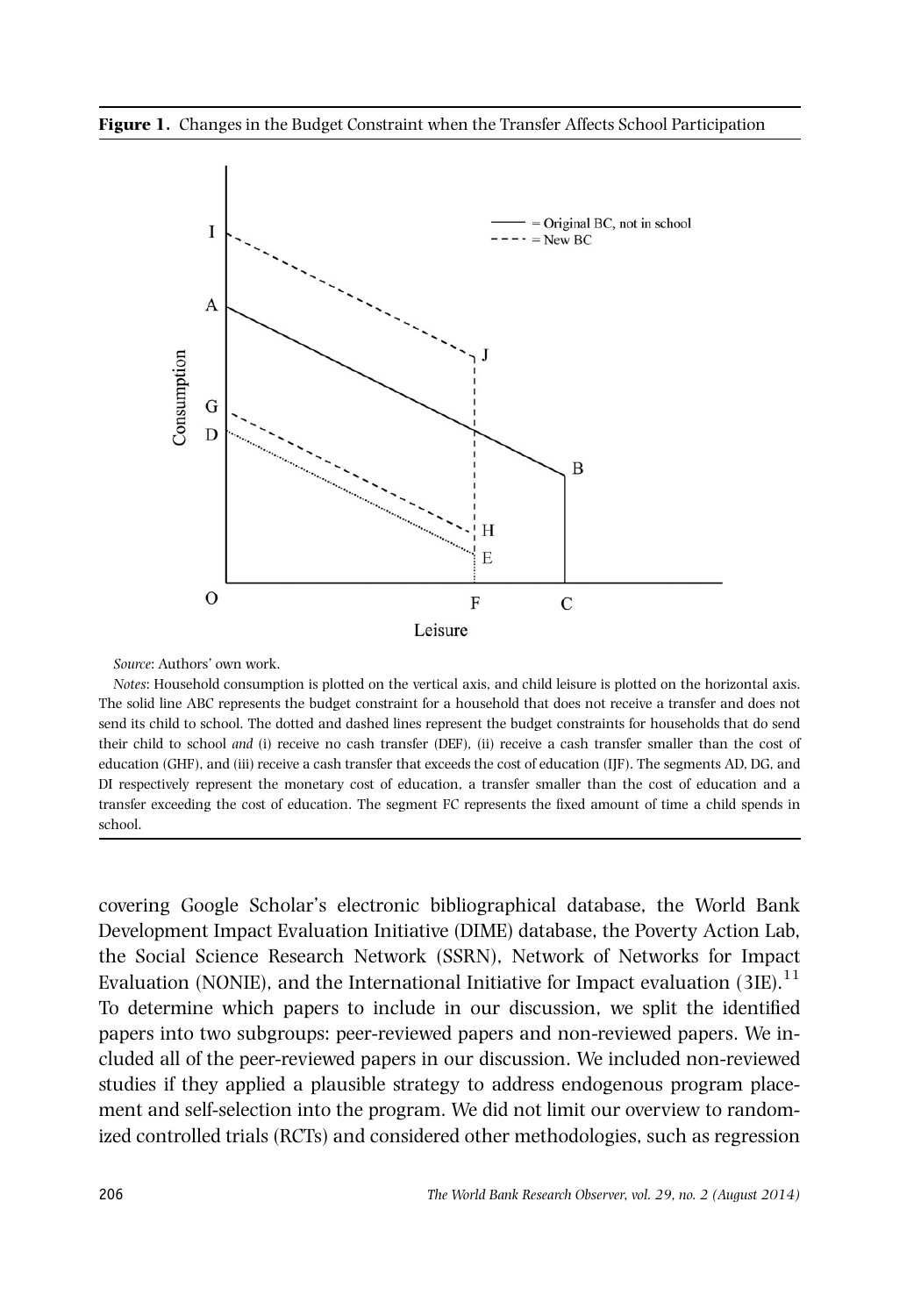discontinuity designs, natural experiments, and propensity score matching studies.<sup>12</sup>

Table [1](#page-6-0) provides an overview of the studies included in our primary analysis: seven studies of unconditional cash transfer schemes and 23 studies of conditional cash transfer schemes. The majority of studies, 23 in total, focus on cash transfer programs implemented in Latin America and the Caribbean (column 1). Five studies have focused on Mexico's flagship conditional cash transfer scheme, which is called Oportunidades.  $^{\rm 13}$  Over half of the studies have appeared in a peer-reviewed journal (column 4). Fourteen studies are based on an RCT (column 5). The age range covered differs substantially across studies, an issue that should be considered when interpreting our results (column 6). In most studies, the main outcome variable on which we focus includes economic activities for pay or for the household, although in some cases, the impact estimate refers to a narrower (economic activities for pay) or a broader outcome variable (economic activities or household chores) (column  $7$ ).<sup>14</sup>

# Unconditional Cash Transfers

### Unconditional Cash Transfer Programs Targeted at Poor Households with Children

We discuss three unconditional cash transfer programs for which rigorous evidence is available: Ecuador's Bono de Desarrollo Humano, Malawi's Social Cash Transfer Scheme, and South Africa's Child Support Grant (the results are summarized in figure [2\)](#page-9-0).<sup>15</sup> The evaluations of these programs suggest that unconditional cash transfers that aim to encourage investment in human capital tend to lower participation in economic activities. IV estimates using randomly assigned eligibility status as an instrument indicate that Ecuador's Bono de Desarrollo Humano had a particularly strong effect. It lowered children's participation in economic activities by 17 percentage points for 6- to 17-year-old children [\(Schady and Araujo 2006\)](#page-32-0) and by 25 percentage points for 11- to 16-year-old children [\(Edmonds and Schady 2012\)](#page-31-0), and it resulted in substantial reductions in work for pay. It appears that South Africa's Child Grant did not affect the time allocation of 10-year-olds. However, propensity score dose-response estimates indicate that it did affect adolescents aged 15 to 17; the probability that they worked outside the home was 21 percent if they started receiving the grant at the age of 14 and 13 percent if they started receiving the grant at the infant or pre-school age [\(DSD, SASSA, and UNICEF 2012\)](#page-30-0).<sup>16</sup>

[Covarrubias, Davis, and Winters \(2012\)](#page-30-0) find that Malawi's Social Cash Transfer Scheme increased household investment in productive agricultural assets. Perhaps as a result, there is evidence of reductions in child labor, especially in domestic work, outside the household; however, "the time freed seems to be replaced with greater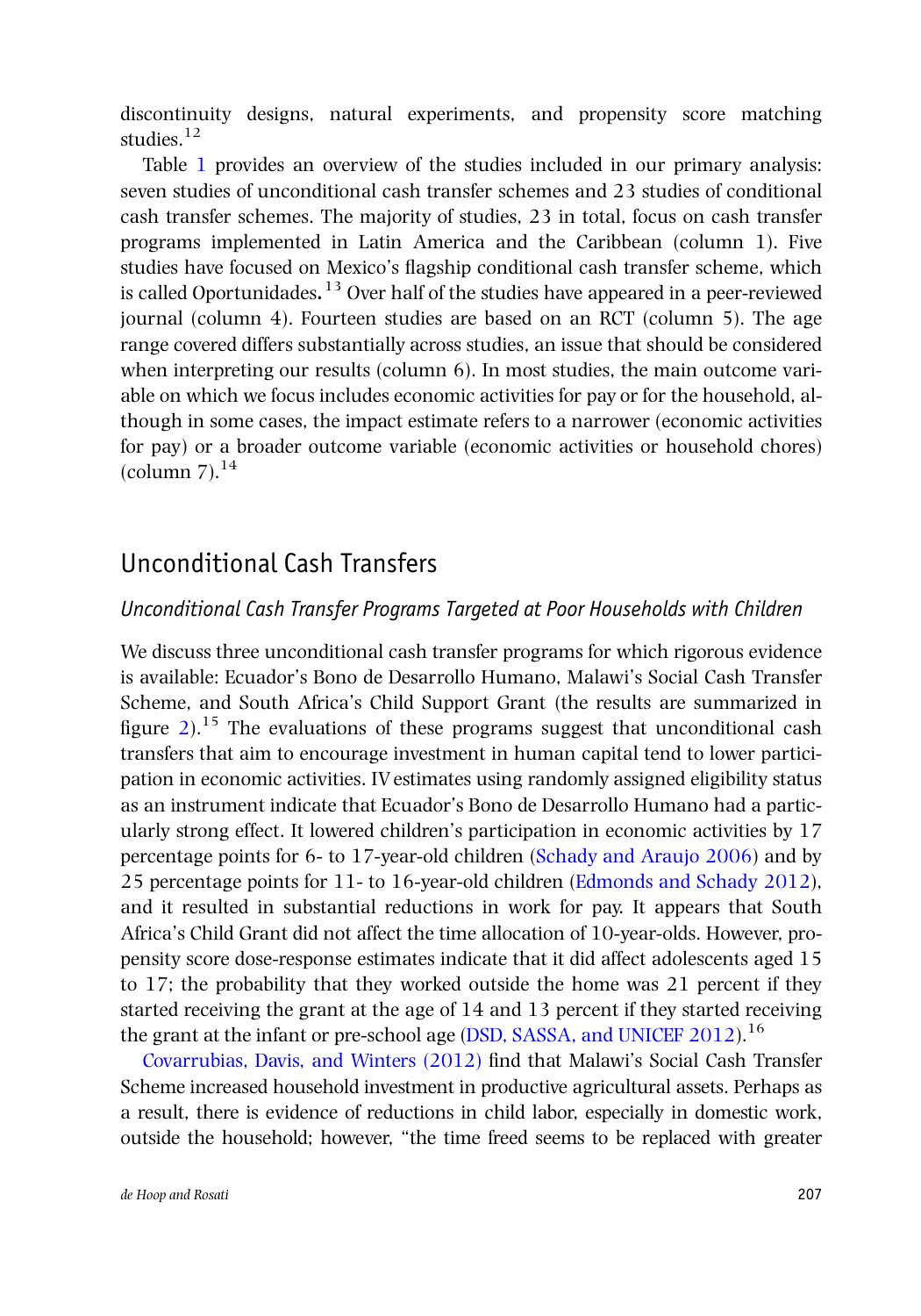<span id="page-6-0"></span>

|     | Country                             | Program                        | <b>Studies</b>                                 | Published in<br>peer- reviewed<br>journal | Methodology                             | Main<br>age-range     | Activities included in main<br>outcome variable           |  |
|-----|-------------------------------------|--------------------------------|------------------------------------------------|-------------------------------------------|-----------------------------------------|-----------------------|-----------------------------------------------------------|--|
| ID  | (1)                                 | (2)                            | (3)                                            | (4)                                       | (5)                                     | (6)                   | (7)                                                       |  |
|     | <b>Unconditional Cash Transfers</b> |                                |                                                |                                           |                                         |                       |                                                           |  |
|     | <b>Brazil</b>                       | Old age pensions               | de Carvalho Filho<br>(2012)                    | Yes                                       | Triple difference                       | $10 - 14$             | Economic activities for pay                               |  |
| 2.  | Malawi                              | Social Cash Transfer<br>Scheme | Covarrubias, Davis, and<br>Winters $(2012)$    | PSM (see footnote)<br>Yes                 |                                         | $0 - 17$              | Multiple underlying activities                            |  |
| 3.  | Malawi                              | Social Cash Transfer<br>Scheme | Miller and Tsoka (2012)                        | Yes                                       | Dif in dif (see<br>footnote)            | $6 - 18$              | Economic activities for pay                               |  |
| 4.  | Nicaragua                           | Bono de Desarollo<br>Humano    | <b>Schady and Araujo</b><br>(2006)             | N <sub>0</sub>                            | Household level RCT                     | $6 - 17$              | Economic activities for pay or<br>for household           |  |
| 5.  | Nicaragua                           | Bono de Desarollo<br>Humano    | <b>Edmonds and Schady</b><br>(2012)            | Yes                                       | Household level RCT                     | $11 - 16$             | Economic activities for pay or<br>for household           |  |
| 6.  | South Africa                        | <b>Child Support Grant</b>     | DSD, SASSA, and<br><b>UNICEF (2012)</b>        | No                                        | PSM Dose response<br>analysis           | $10$ and<br>$15 - 17$ | Economic activities for pay or<br>for household           |  |
| 7.  | South Africa                        | Old age pensions               | Edmonds (2006)                                 | Yes                                       | <b>RDD</b>                              | $13 - 17$             | Economic activities for pay or<br>for household           |  |
|     | Conditional Cash Transfers          |                                |                                                |                                           |                                         |                       |                                                           |  |
| 8.  | <b>Brazil</b>                       | Bolsa Escola                   | Ferro, Kassouf, and<br>Levison $(2010)$        | In edited volume                          | <b>PSM</b>                              | $6 - 15$              | Economic activities for pay or<br>for household           |  |
| 9.  | Brazil                              | <b>PETI</b>                    | Yap, Sedlacek, and<br>Orazem $(2002)$          | N <sub>0</sub>                            | Regression<br>(see footnote)            | $7 - 14$              | No definition of work given                               |  |
| 10. | Cambodia                            | CESSP Scholarship<br>Program   | Ferreira. Filmer, and<br><b>Schady</b> (2009)  | N <sub>0</sub>                            | <b>RDD</b>                              | $7 - 18$              | Economic activities for pay                               |  |
| 11. | Colombia                            | Familias en Accion             | Attanasio et al. (2010)                        | Yes                                       | Probit and regression<br>(see footnote) | $10 - 17$             | Economic activities for pay                               |  |
|     | 12. Colombia                        | Familias en Accion             | <b>Fitzsimons and Mesnard</b><br>(Forthcoming) | Yes                                       | Regression (see<br>footnote)            | $10 - 17$             | Economic activities for pay or<br>for household or chores |  |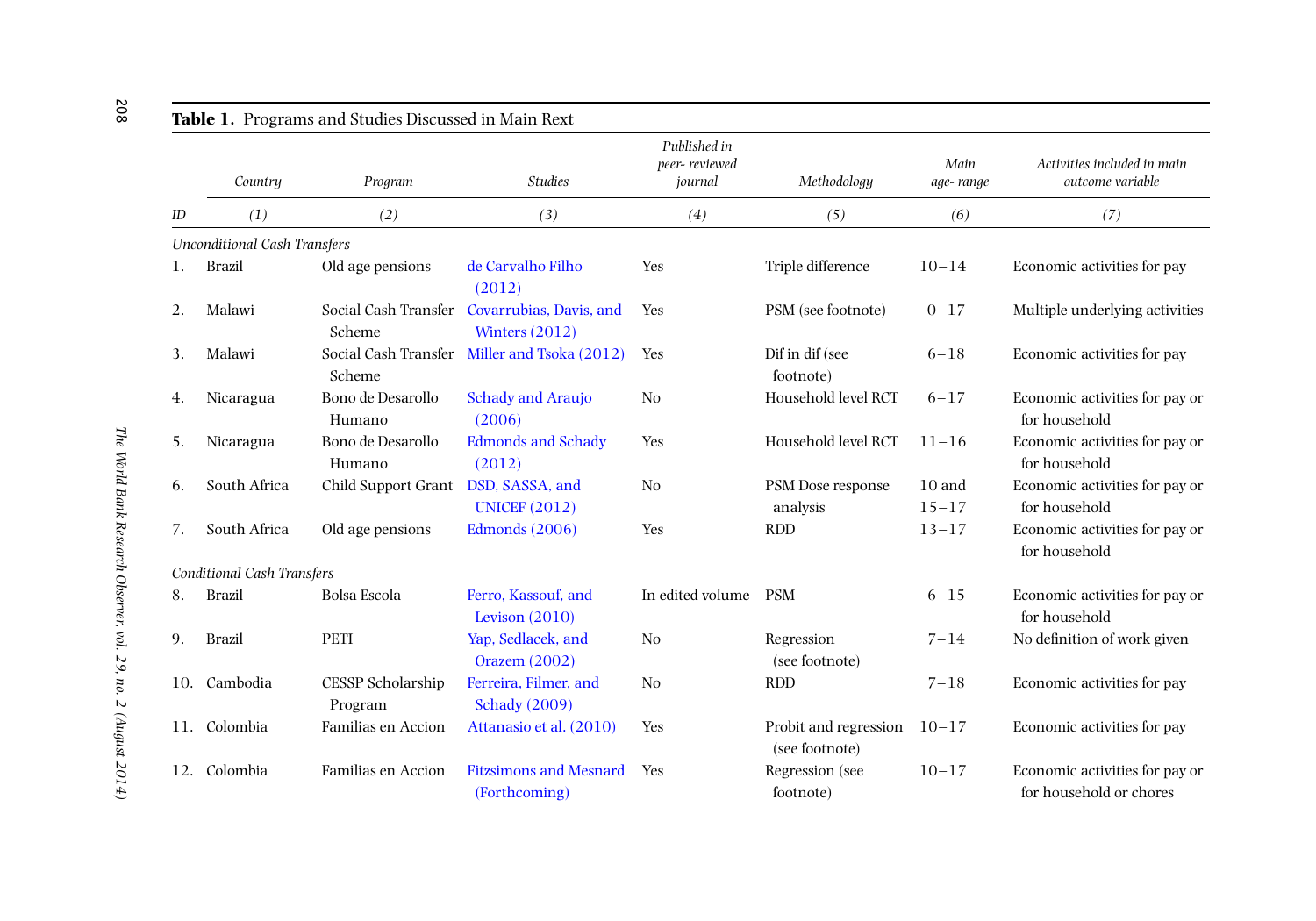|     | 13. Colombia                      | Subsidios<br>Condicionados a la<br>Asistencia Escolar | Barrera-Osorio et al<br>(2011)            | Yes              | Child level RCT                    | grades<br>$6 - 11$ | Work last week as a primary<br>activity                            |
|-----|-----------------------------------|-------------------------------------------------------|-------------------------------------------|------------------|------------------------------------|--------------------|--------------------------------------------------------------------|
|     | 14. Honduras                      | PRAF-II                                               | <b>Galiani and McEwan</b><br>(2013)       | Yes              | Cluster RCT                        | $6 - 12$           | Economic activities for pay or<br>for household                    |
|     | 15. Honduras                      | PRAF-II                                               | <b>Glewwe and Olinto</b><br>(2004)        | N <sub>0</sub>   | Cluster RCT                        | $6 - 12$           | Economic activities for pay or<br>for household                    |
|     | 16. Indonesia                     | Jaringan Pengaman<br>Social                           | Sparrow $(2007)$                          | Yes              | Natural experiment<br><b>IV</b>    | $10 - 18$          | Economic activities for pay or<br>for household                    |
|     | 17. Jamaica                       | Path                                                  | Levy and Ohls (2007)                      | No               | <b>RDD</b>                         | $6 - 17$           | Economic activities for pay or<br>for household or chores          |
|     | 18. Mexico (rural)                | Oportunidades                                         | <b>Buddelmever</b> and<br>Skoufias (2004) | N <sub>0</sub>   | Cluster RCT                        | $6 - 12$           | Economic activities for pay or<br>for household                    |
|     | 19. Mexico (rural)                | Oportunidades                                         | De Janvry et al. $(2006)$                 | Yes              | Cluster RCT                        | $8 - 18$           | Economic activities for pay or<br>for household                    |
| 20. | Mexico (rural)                    | Oportunidades                                         | <b>Skoufias and Parker</b><br>(2001)      | Yes              | Cluster RCT                        | $8 - 17$           | Economic activities for pay or<br>for household                    |
|     | 21. Mexico (rural,<br>$long-run)$ | Oportunidades                                         | Behrman, Parker, and<br>Todd (2011)       | Yes              | Cluster RCT and PSM                | $15 - 16$          | Economic activities for pay or<br>for household                    |
| 22. | Mexico (urban)                    | Oportunidades                                         | Behrman et al. (2012)                     | Yes              | <b>PSM</b>                         | $12 - 14$          | Economic activities for pay                                        |
| 23. | Nicaragua                         | Atención a crisis                                     | <b>Del Carpio and Macours</b><br>(2010)   | In edited volume | Cluster and<br>household level RCT | $6 - 15$           | Hours worked last week for<br>pay or for household                 |
|     | 24. Nicaragua                     | Atención a crisis                                     | Del Carpio and Loayza<br>(2012)           | No               | Cluster and<br>household level RCT | $7 - 14$           | Hours worked last week for<br>pay or for household or in<br>chores |
|     | 25. Nicaragua                     | Red de Protección<br>Social                           | <b>Maluccio and Flores</b><br>(2005)      | No               | Cluster RCT                        | $7 - 13$           | Economic activities for pay or<br>for household                    |
|     | 26. Nicaragua                     | Red de Protección<br>Social                           | Dammert (2009)                            | Yes              | Cluster RCT                        | $7 - 13$           | Economic activities for pay or<br>for household                    |

209

Continued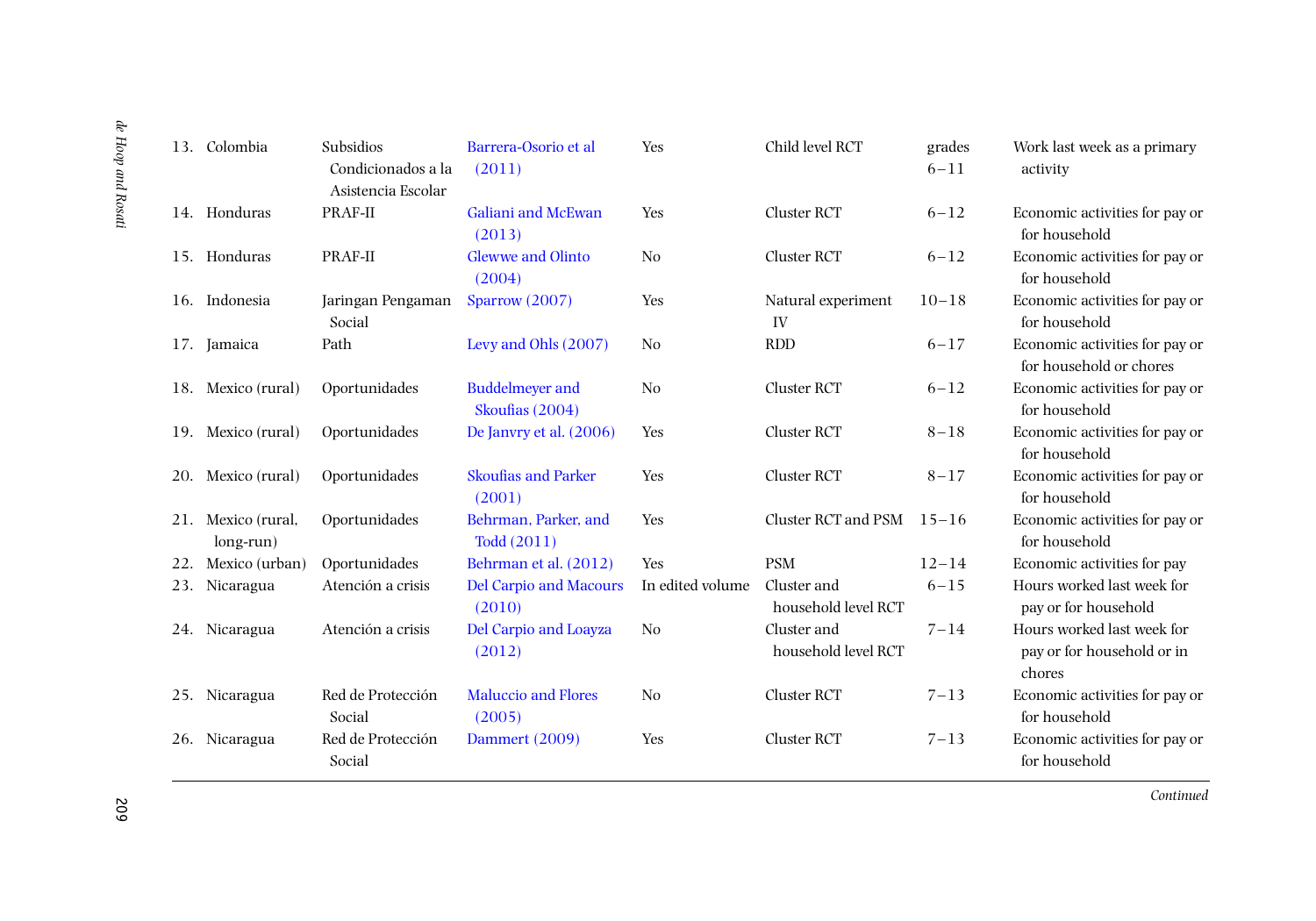|  |  | <b>Table 1.</b> Continued |
|--|--|---------------------------|
|--|--|---------------------------|

|     | Country       | Program                     | <b>Studies</b>                             | Published in<br>peer-reviewed<br>Methodology<br>journal |             | Main<br>age- range | Activities included in main<br>outcome variable           |
|-----|---------------|-----------------------------|--------------------------------------------|---------------------------------------------------------|-------------|--------------------|-----------------------------------------------------------|
| ID  | (1)           | (2)                         | $\left( 3\right)$                          | (4)                                                     | (5)         | (6)                | (7)                                                       |
|     | 27. Nicaragua | Red de Protección<br>Social | Gee (2010)                                 | Yes                                                     | Cluster RCT | $7 - 13$           | Hours worked last week (no<br>further definition given)   |
| 28. | Pakistan      | Female School<br>Stipends   | Alam, Baez, and Del<br>Carpio $(2011)$     | N <sub>0</sub>                                          | <b>RDD</b>  | $12 - 19$          | Economic activities for pay or<br>for household           |
|     | 29. Uruguay   | <b>PANES</b>                | Amarante, Ferrando.<br>and Vigorito (2011) | N <sub>0</sub>                                          | <b>RDD</b>  | $6 - 17$           | Working (no further<br>definition given)                  |
|     | 30. Uruguay   | <b>PANES</b>                | Borraz and González<br>(2009)              | Yes                                                     | <b>PSM</b>  | $6 - 15$           | Economic activities for pay or<br>for household or chores |

Source: Authors.

Note: PSM stands for propensity score matching, RCT stands for randomized controlled trial, and RDD stands for regression discontinuity design. The identification strategy of [Covarrubias,](#page-30-0) Davis, and Winters [\(2012\)](#page-31-0) and Miller and Tsoka (2012) is enhanced by a randomization procedure in which 8 groups of villages (containing 23 villages in total) were randomly divided into an equally sized treatment group and control group (4 groups of villages each). The age range for the study by [Covarrubias,](#page-30-0) Davis, and Winters [\(2012\)](#page-30-0) is not explicitly mentioned and we deduce the reported age range from the descriptive statistics. Yap, [Sedlacek,](#page-32-0) and Orazem (2002) compare children in nine treatment municipalities to children in nine control municipalities that were either scheduled for incorporation in the program or had applied to be incorporated. The identification strategy of [Attanasio](#page-29-0) et al. (2010) and Fitzsimons and Mesnard [\(Forthcoming\)](#page-31-0) is enhanced by the fact that control households are drawn from purposefully chosen similar non-program municipalities.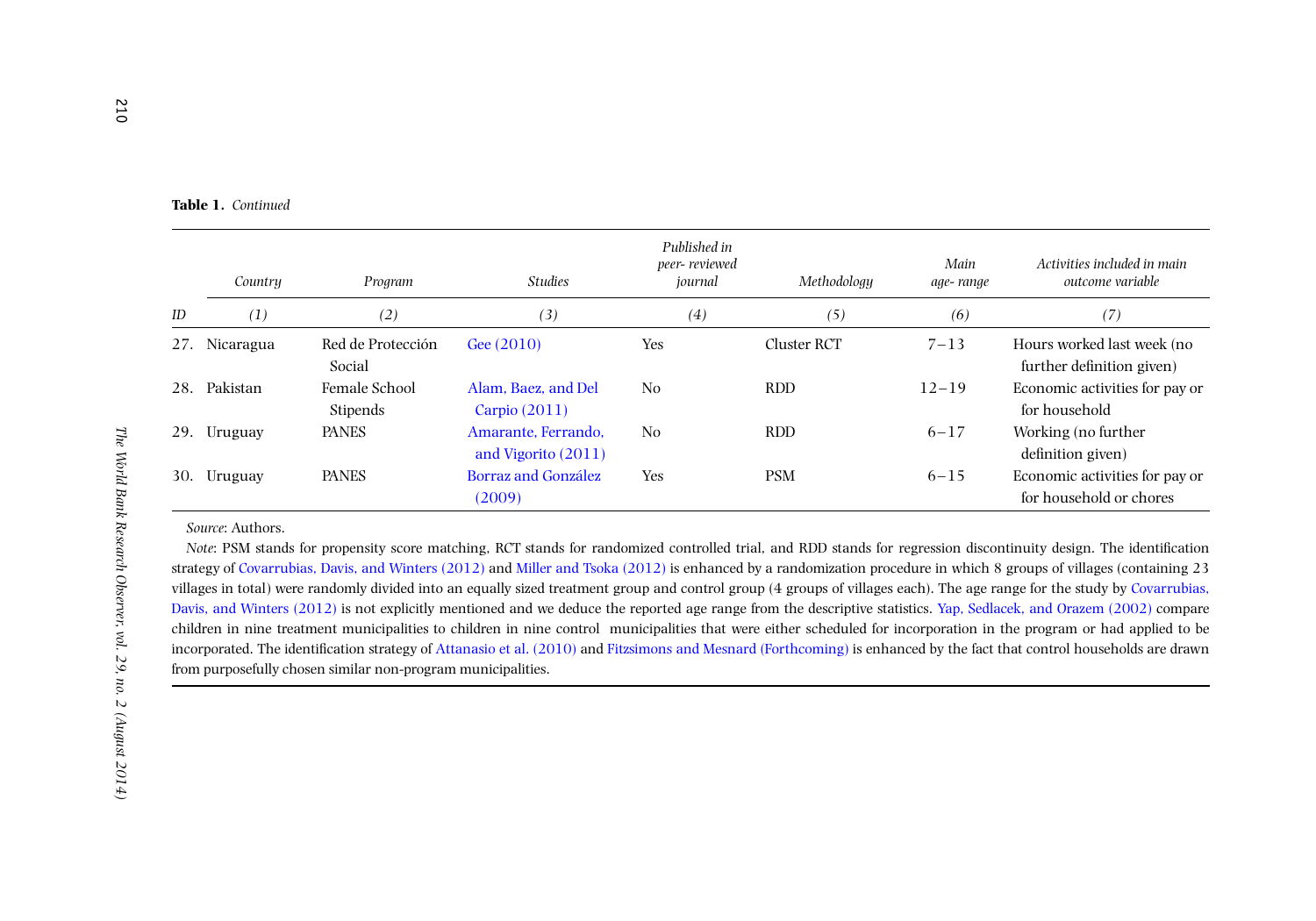

<span id="page-9-0"></span>Figure 2. Unconditional Cash Transfers Tend to Reduce Child Labor, Although the Results Are Not Uniform

Source: Authors' own work.

Note: Change in the probability of working as a result of the unconditional cash transfer programs displayed on the horizontal axis. \*\*\*  $p < 0.01$ , \*\*  $p < 0.05$ , \*  $p < 0.1$ .

involvement in within-household tasks". Participation in household chores, for instance, increased significantly by 8 percentage points according to the authors' propensity score matching estimates. Although participation in work in the family farm did not change significantly, hours worked in the family farm or family business increased.17 [Miller and Tsoka \(2012\)](#page-31-0) provide difference-in-difference estimates using the same data, confirming that participation in household chores increased significantly, whereas participation in work for pay decreased.

### Old Age Pensions and the Role of Credit Constraints

In our theoretical discussion, we assumed that households are credit constrained. If they are not credit constrained, then household investment in education and productive assets (and, concomitantly, child labor) should not change upon the receipt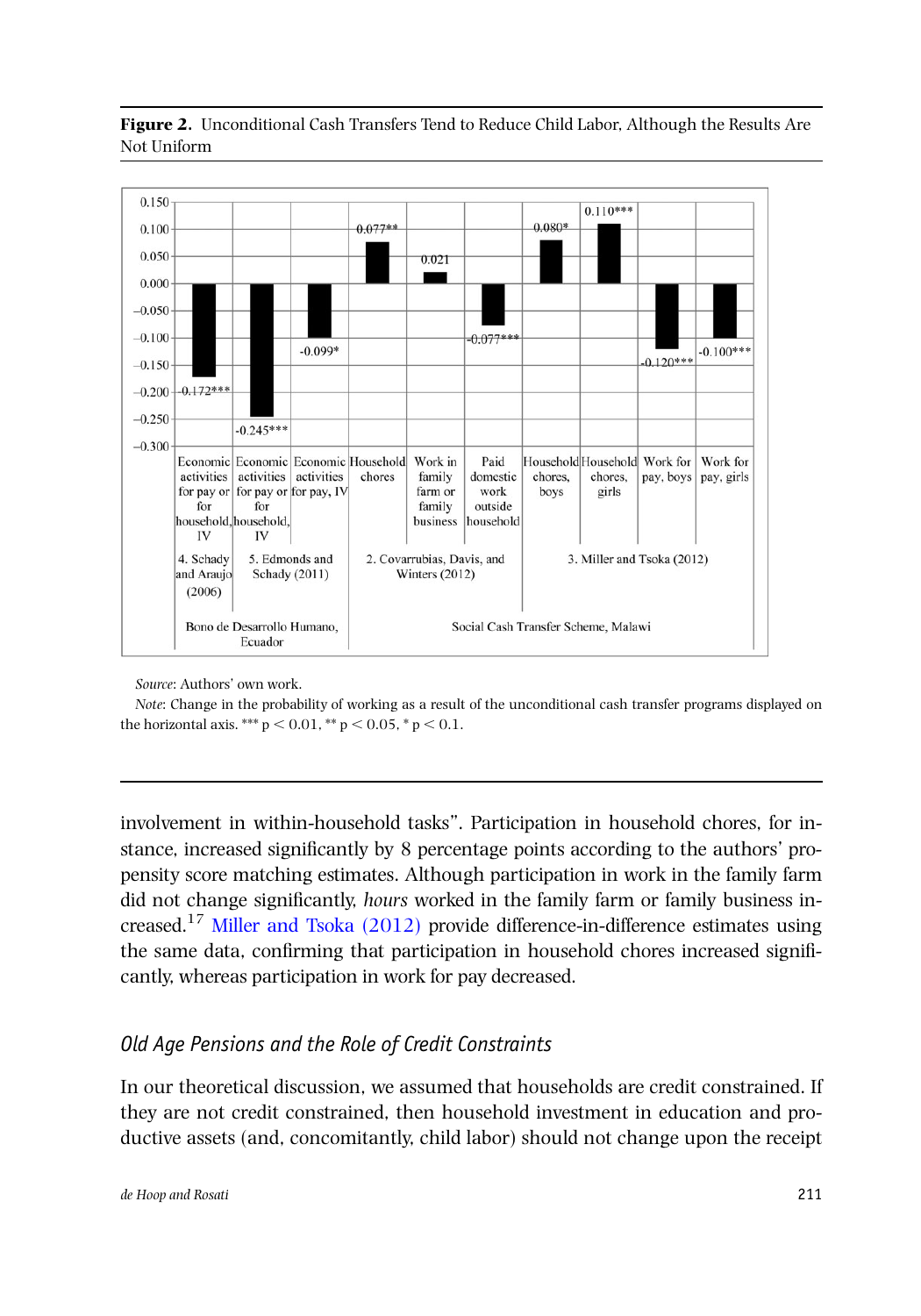of a fully anticipated unconditional cash transfer. Two studies examine whether credit constraints matter for child labor by studying the impact of old-age pensions. Pensions are highly institutionalized and represent an anticipated and relatively certain future income stream for the household. Economic theory suggests that in the absence of credit constraints, households will follow the optimal smooth path of consumption and investment. Therefore, we should not observe any discontinuity in the behavior of households, and the fraction of working children in particular, just above and just below the pension age.

[Edmonds \(2006\)](#page-30-0) uses data from South Africa's old-age pension scheme to test this proposition. South Africa's pensions are means tested and, as a result, primarily cover the comparatively deprived black population of South Africa. The benefits provided by the pension scheme are large: in 1999, they represented approximately 125 percent of median per capita income of South Africa's black population. School participation of 13- to 17-year-old children in the household increases substantially when an eligible elderly person reaches the pension age, an effect that is especially relevant for male pensioners. Children's participation in economic activities does not decline significantly when an elderly person in the household becomes eligible for the old-age pensions. However, there is evidence of a significant decline in daily hours worked.<sup>18</sup> Boys experience larger reductions in time spent on economic activities, whereas girls appear to experience larger reductions in time spent on household chores.<sup>19</sup>

[De Carvalho Filho \(2012\)](#page-30-0) confirms these findings for Brazil's social pension scheme. The author exploits a 1991 social security reform that increased the minimum benefit provided to pension beneficiaries in rural areas and reduced the minimum eligibility age, comparing households that became eligible to receive oldage benefits as a result of the reform to households that were nearly eligible after the reform.<sup>20</sup> Reduced form estimates indicate that the reform significantly increased girls' school participation and reduced their participation in economic activities for pay. IV estimates that disentangle this effect (using eligibility status as an instrument) show that increasing pension benefits by 100 Reais (approximately US\$50) increases girls' school enrollment by nearly 10 percentage points and reduces the probability that girls work for pay by 3.6 percentage points. It appears that effects of the program differ by the gender of the pension beneficiary, as only girls living in a household where a female received the pension experienced a significant reduction in economic activities for pay.

In summary, the evidence from studies of pension schemes points to the relevance for child labor of transfer schemes that do not have human capital accumulation as one of their objectives. Moreover, it lends support to the hypothesis that unconditional cash transfers affect child labor at least in part because they mitigate the effect of credit constraints.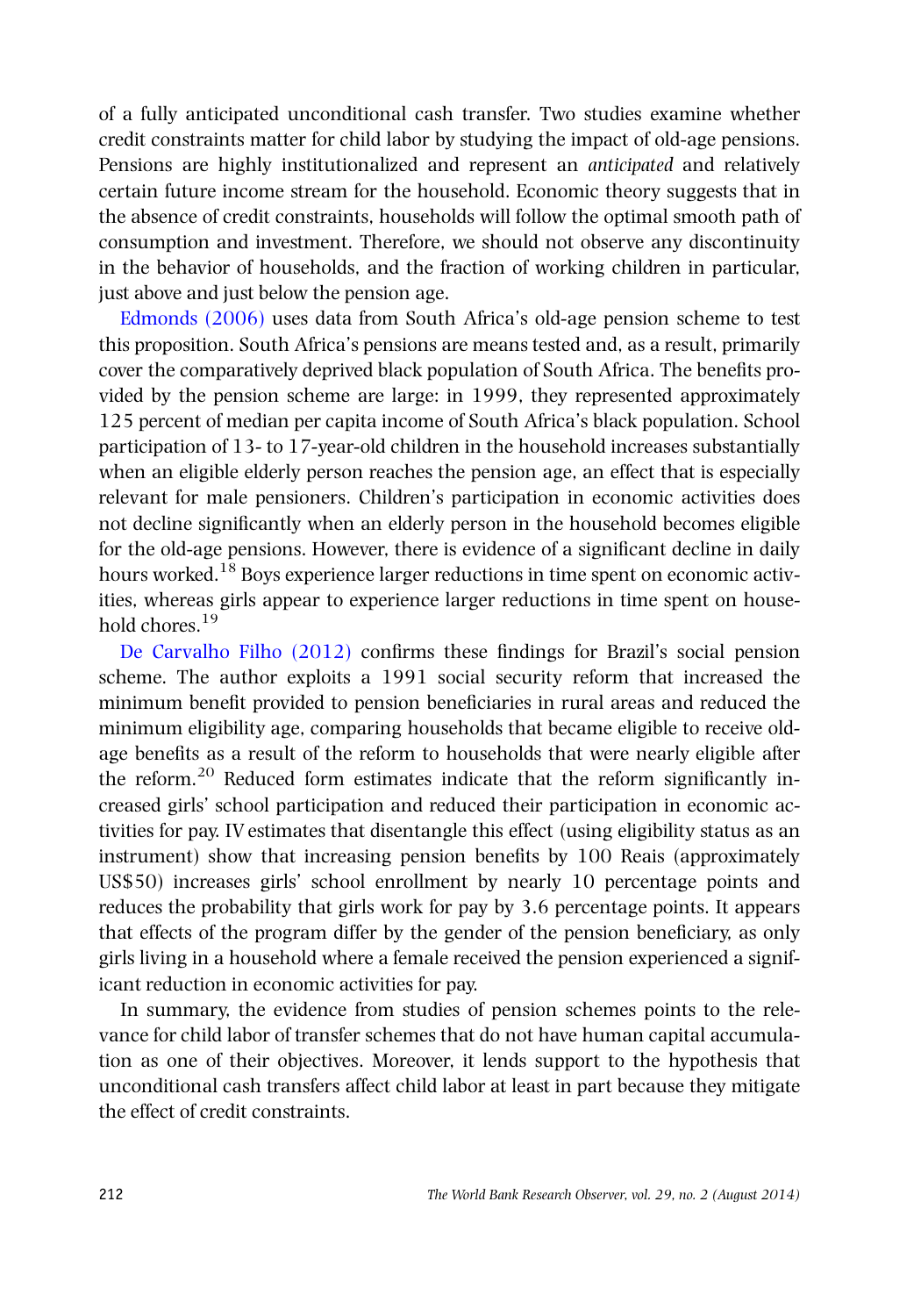# <span id="page-11-0"></span>Conditional Cash Transfers

# Impact on Participation in Work and Hours Worked

Conditional cash transfers have been evaluated extensively, allowing us to discuss their impact in detail. Figure 3 synthesizes the evidence on the average impact of the conditional cash transfer programs on participation in child labor. For some programs, we only have disaggregated estimates by gender and/or age. Because we want to begin with a comparison of the average program effects before discussing heterogeneous effects, we impute the average program effect for those programs by taking the unweighted mean of the impact estimates given for different age and gender groups (these imputed estimates are marked with a  $\pm$  in the table).<sup>21</sup> For other programs, we have estimates of average program effects from more than one study, in which case we show all of the estimates.<sup>22</sup> To the greatest extent possible,

| 0.02    |                                         |                                             |                                          |                                         |                                     |                                            |                                             |                                     |                                          |                                    |                                        |                                           |                                        |                                              |                                        | 0.014                                     |
|---------|-----------------------------------------|---------------------------------------------|------------------------------------------|-----------------------------------------|-------------------------------------|--------------------------------------------|---------------------------------------------|-------------------------------------|------------------------------------------|------------------------------------|----------------------------------------|-------------------------------------------|----------------------------------------|----------------------------------------------|----------------------------------------|-------------------------------------------|
| 0.00    |                                         |                                             |                                          |                                         |                                     |                                            |                                             |                                     |                                          |                                    |                                        |                                           |                                        |                                              | $-0.001$                               |                                           |
| $-0.02$ |                                         |                                             |                                          |                                         |                                     |                                            |                                             | $-0.014$                            |                                          |                                    |                                        |                                           | $-0.004$                               | $-0.003$                                     |                                        |                                           |
| $-0.04$ |                                         |                                             |                                          |                                         |                                     |                                            | $-0.025***$                                 |                                     |                                          | $-0.024$                           | $-0.023$                               | $-0.020$                                  |                                        |                                              |                                        |                                           |
| $-0.06$ |                                         |                                             |                                          |                                         | $-0.051***$                         | $+0.049**$                                 |                                             |                                     | $-0.049$                                 |                                    |                                        |                                           |                                        |                                              |                                        |                                           |
| $-0.08$ |                                         |                                             | $0.067**$                                | $-0.056**$                              |                                     |                                            |                                             |                                     |                                          |                                    |                                        |                                           |                                        |                                              |                                        |                                           |
| $-0.10$ |                                         | $-0.087**$                                  |                                          |                                         |                                     |                                            |                                             |                                     |                                          |                                    |                                        |                                           |                                        |                                              |                                        |                                           |
|         | $-0.104***$                             |                                             |                                          |                                         |                                     |                                            |                                             |                                     |                                          |                                    |                                        |                                           |                                        |                                              |                                        |                                           |
| $-0.12$ |                                         |                                             |                                          |                                         |                                     |                                            |                                             |                                     |                                          |                                    |                                        |                                           |                                        |                                              |                                        |                                           |
|         |                                         | 8. Bolsa Escola, rural Brazil (Ferro et al. |                                          | 25. Red de Proteccion Social, Nicaragua | 16. Jaringan Pengaman Social, rural |                                            | 8. Bolsa Escola, urban Brazil (Ferro et al. | 16. Jaringan Pengaman Social, urban |                                          | 14. PRAF-II, Honduras (Galiani and | 11. Familias en Accion, urban Colombia |                                           | 11. Familias en Accion, rural Colombia | Colombia (Barrera-Osorio et al., 2011)       | 17. Path, Jamaica (Levy and Ohls 2007) |                                           |
|         |                                         |                                             |                                          | (Maluccio and Flores 2005)              | Indonesia (Sparrow 2004)            |                                            |                                             | Indonesia (Sparrow 2004)            |                                          |                                    | (Attanasio et al. 2010) #              |                                           | Attanasio et al. 2010) #               |                                              |                                        |                                           |
|         |                                         | 2010)                                       |                                          |                                         |                                     |                                            |                                             |                                     |                                          |                                    |                                        |                                           |                                        |                                              |                                        |                                           |
|         |                                         |                                             | et al. $2012$ ) $\dagger$                |                                         |                                     | et al. 2011)                               | 2010)                                       |                                     | 2004)                                    | McEwan 2013)                       |                                        | and Parker 2001) #                        |                                        |                                              |                                        |                                           |
|         | (Ferreira et al. 2009) #                |                                             |                                          |                                         |                                     |                                            |                                             |                                     |                                          |                                    |                                        |                                           |                                        |                                              |                                        |                                           |
|         |                                         |                                             |                                          |                                         |                                     |                                            |                                             |                                     |                                          |                                    |                                        |                                           |                                        |                                              |                                        |                                           |
|         | 10. CESSP Scholarship Program, Cambodia |                                             | 22. Oportunidades, urban Mexico (Behrman |                                         |                                     | 28. Female School Stipends, Pakistan (Alam |                                             |                                     | 15. PRAF-II, Honduras (Glewwe and Olinto |                                    |                                        | 20. Oportunidades, rural Mexico (Skoufias |                                        | 13. Subsidios Cond. a la Asistencia Escolar, |                                        | 29. PANES, Uruguay (Amarante et al. 2011) |
|         |                                         |                                             |                                          |                                         |                                     |                                            |                                             |                                     |                                          |                                    |                                        |                                           |                                        |                                              |                                        |                                           |

Figure 3. Conditional Cash Transfer Programs Tend to Reduce the Prevalence of Child Labor

Source: Authors' own work.

Note: Change in the probability of working as a result of the conditional cash transfer programs displayed on the horizontal axis.  $\dagger$  indicates that the estimate is a weighted average of multiple age and gender groups. To minimize the text on the horizontal axis, we only display the first author of the study if the study has more than 2 authors. \*\*\*  $p < 0.01$ , \*\*  $p < 0.05$ , \*  $p < 0.1$ .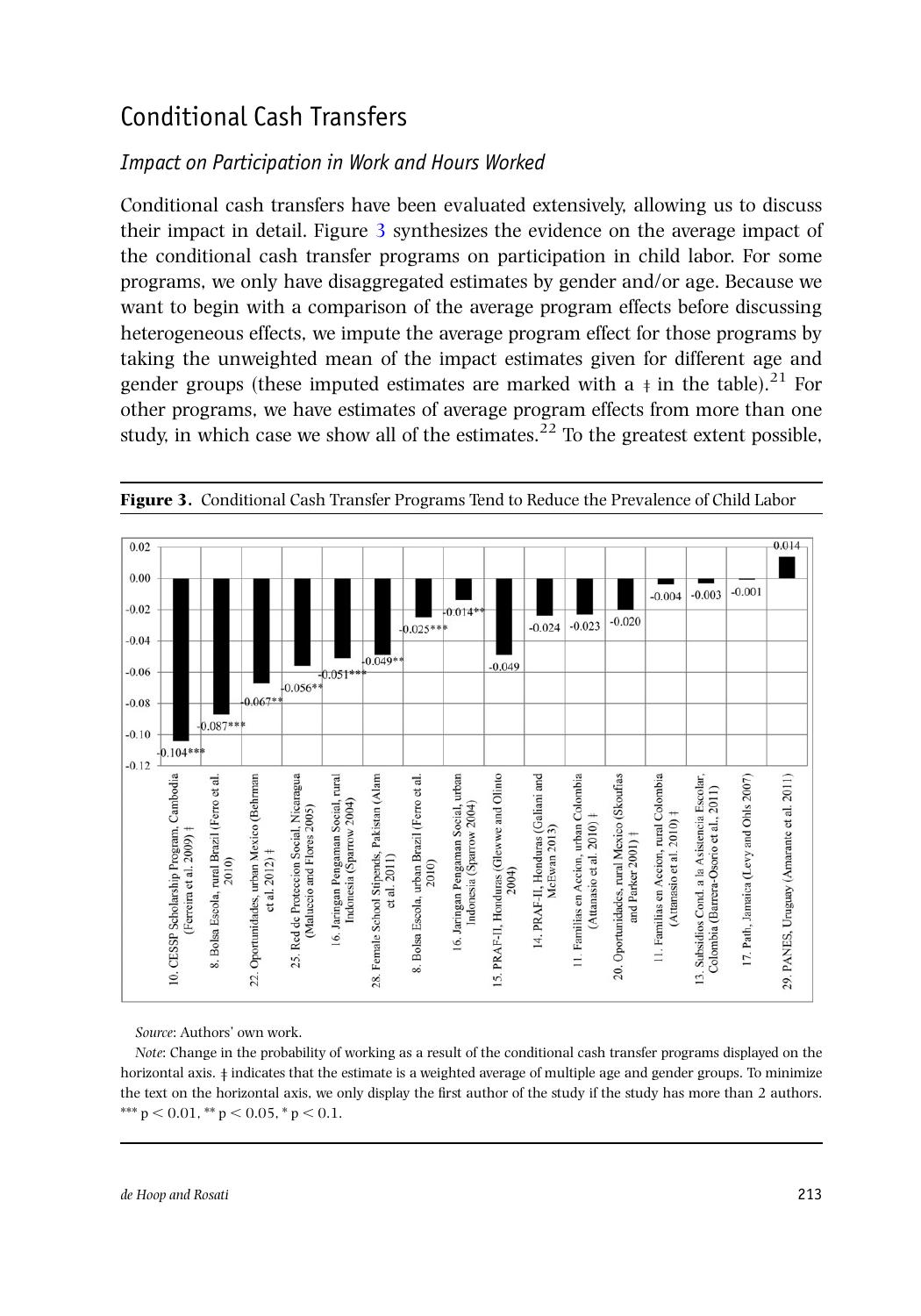we separately show impact estimates for urban and rural areas.<sup>23</sup> For brevity, we do not provide a discussion of the identification strategy employed in each individual paper, but Table [1](#page-6-0) provides a basic description.

The results indicate that although there is considerable variation across programs, conditional cash transfer programs tend to reduce child labor. Impact estimates range from no statistically significant change in eight of the 16 studies to a reduction in child labor of 10 percentage points for Cambodia's CESSP scholarship program ([Ferreira, Filmer, and Schady 2009\)](#page-31-0). We do not observe statistically significant increases in child labor for any of the programs, an important finding given the theoretically ambiguous effect of conditional cash transfers on child labor discussed above. The results suggest that the effects of any household investments in productive assets and activities that draw children into work are offset by a stronger income and substitution effect that keeps children in school and out of work.<sup>24</sup>

Figure [4](#page-13-0) displays the impact of cash transfer programs on weekly hours worked.<sup>25</sup> Because each of the included studies sets hours worked equal to zero for children who do not work, these results effectively represent the combined effect of the included conditional cash transfer programs on the intensive and extensive margin of child labor.<sup>26</sup> Although fewer studies focus on hours worked than on participation in work, the results are qualitatively similar: conditional cash transfer programs tend to reduce hours worked, and none of the studies finds evidence of a significant increase in hours worked. In general, reductions in hours worked are modest (the average reduction is approximately one hour and a half a week).

#### Comparing Impacts on School Participation and Child Labor

The impact of cash transfer programs on child labor is correlated with their impact on school participation. Of the eight studies that find a significant reduction in child labor, six also find a significant increase in school participation (enrollment or attendance, depending on the outcome examined in the study), and of the eight studies that find no significant reduction in child labor, only three find a significant increase in school participation. However, the correlation between program impact on child labor and school participation is not perfect. When we regress the child labor impact estimates on the school participation impact estimates (results not displayed), we find evidence of substantial and statistically significant co-movement. Each percentage point increase in school participation is associated with a reduction in child labor of 0.31 percentage points, suggesting that child labor is a key part of households' human capital investment decisions. However, the coefficient on school participation impacts is significantly different from  $-1$ , indicating that changes in school participation are not fully mirrored in changes in child work.

In fact, some of the differences in program impacts on school participation and participation in work are remarkable. As noted above, there are cases in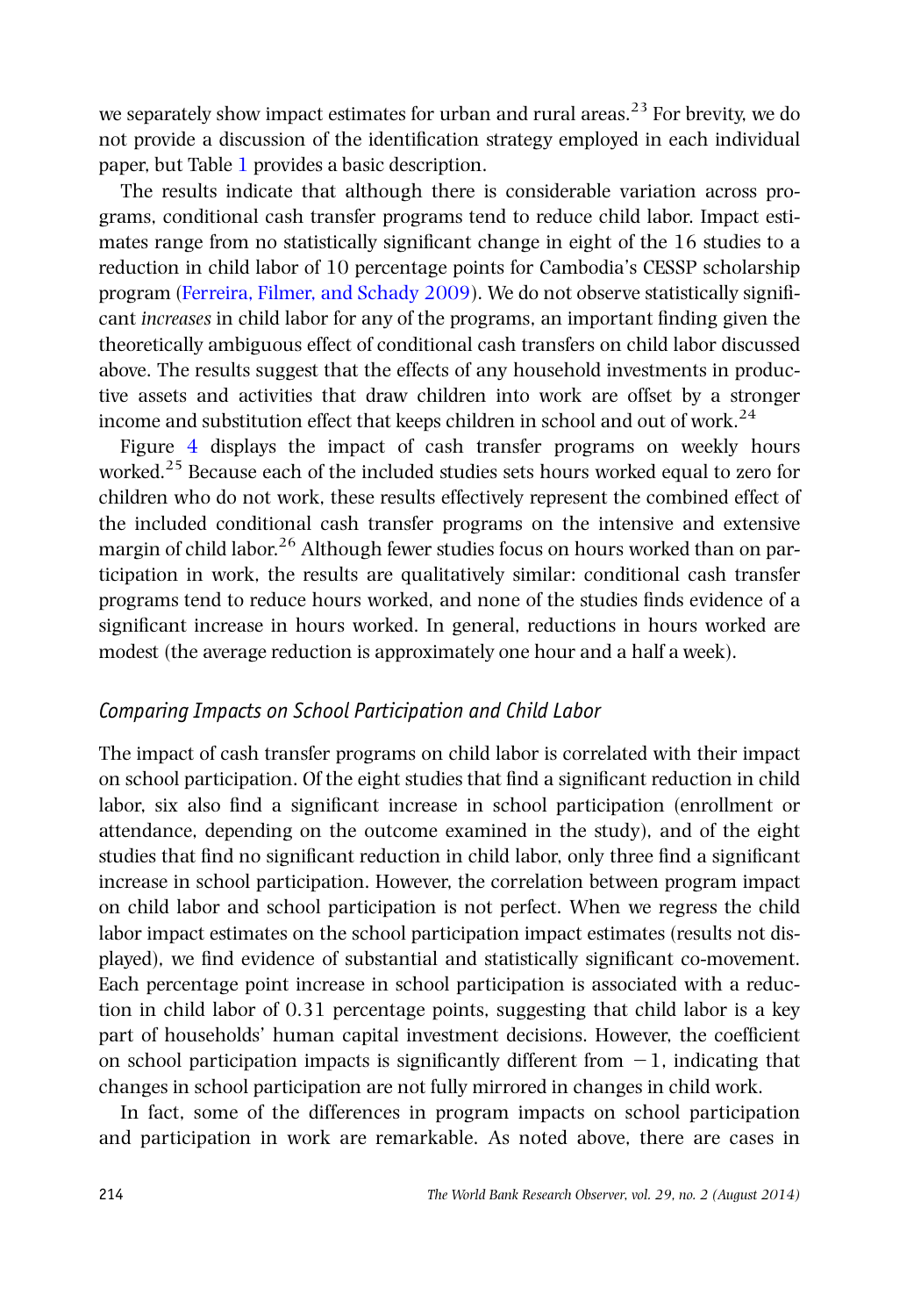

<span id="page-13-0"></span>Figure 4. Conditional Cash Transfer Programs Tend to Reduce Weekly Hours Worked by Children

Source: Authors' own work.

Note: Change in hours worked as a result of the conditional cash transfer programs displayed on the horizontal axis. <sup>‡</sup>indicates that the estimate is a weighted average of multiple age and gender groups. To minimize the text on the horizontal axis, we only display the first author of the study if the study has more than 2 authors. \*\*\*  $p < 0.01$ , \*\*  $p < 0.05$ , \*  $p < 0.1$ .

which conditional cash transfers had a significant effect on education but no effect on child labor (e.g., Path in Jamaica). Perhaps more unexpectedly, there are cases in which conditional cash transfers had a significant negative effect on child labor but no effect on school participation (e.g., female school stipends in Pakistan). It is, therefore, evident that complex adjustments in household behavior occur when cash transfers are received (changes in working hours and/or in leisure time, changes in the type of activities performed) and that the impact of a cash transfer on child labor is not necessarily the reciprocal of its impact on education.

# Heterogeneous Effects

Heterogeneity by Income. Above, we presented the results for the average impact of conditional cash transfer programs. We now examine possible differences associated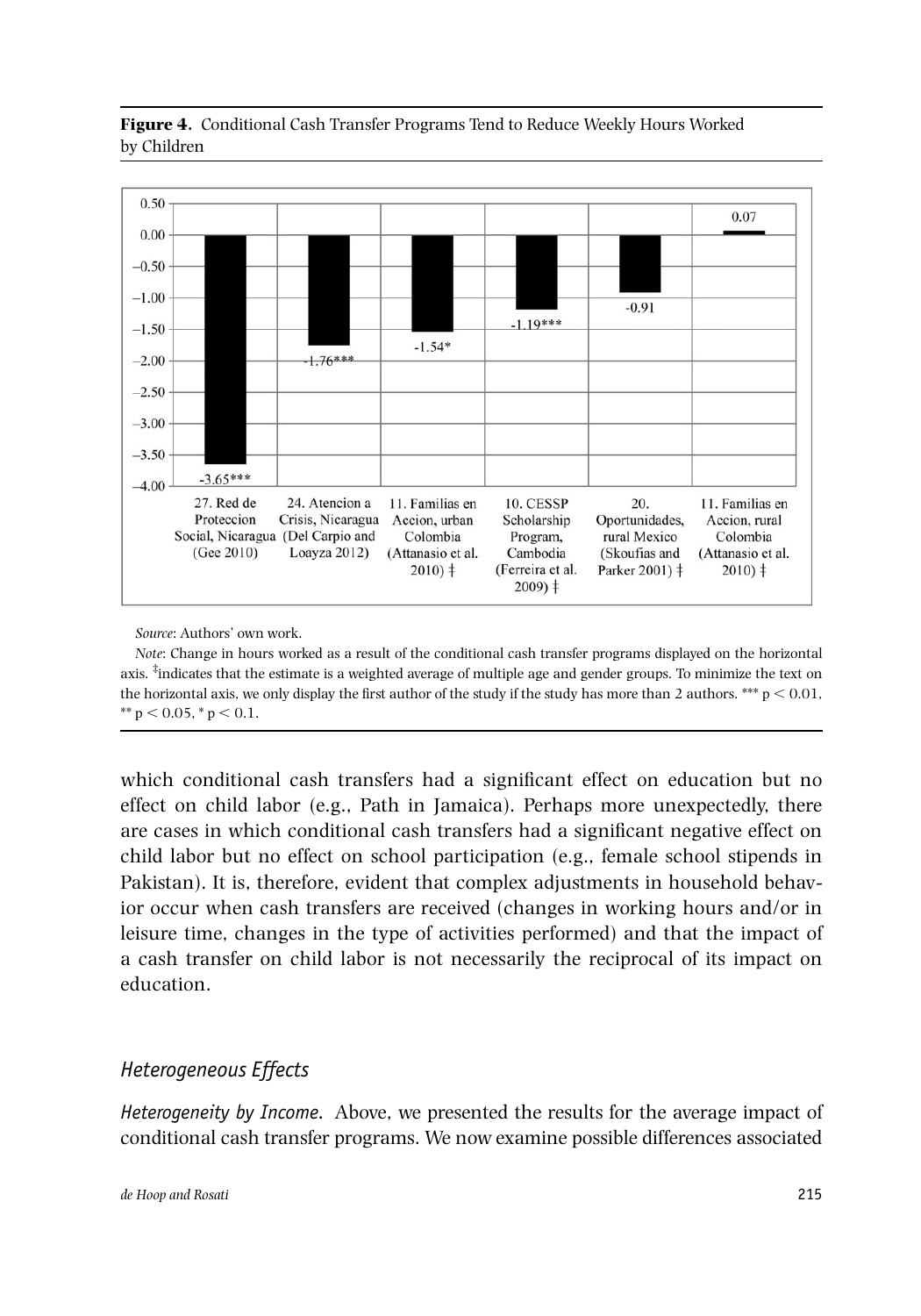<span id="page-14-0"></span>with some characteristics of the beneficiaries: income (in this subsection) and age and gender (in the next).<sup>27</sup> A priori, there are reasons to expect that the impact of conditional cash transfers will differ depending on the level of household income.<sup>28</sup> Most importantly, because poor households are more likely to be affected by credit constraints, transfers targeted to these households are more likely to affect investment in human capital and to reduce inefficiently high levels of child labor.

Two studies of the PRAF conditional cash transfer scheme in Honduras find that although the program did not significantly reduce child labor overall (figure [3\)](#page-11-0), the effects of the program differed depending on household income and were statistically significant for the poorer households (figure 5). [Galiani and McEwan \(2013\)](#page-31-0) divide their sample of municipalities into height-for-age quintiles (arguing that height for age provides an indication of poverty in the municipality) and find that the program reduced children's participation in economic activities by eight percentage points (significant at the 5 percent level) in the poorest quintile. In the richest quintile, no statistically significant change in child labor could be observed.





Source: Authors' own work.

Note: Change in the probability of working as a result of the conditional cash transfer programs displayed on the horizontal axis by poverty quintile or percentile. \*\*\*  $p < 0.01$ , \*\*  $p < 0.05$ , \*  $p < 0.1$ .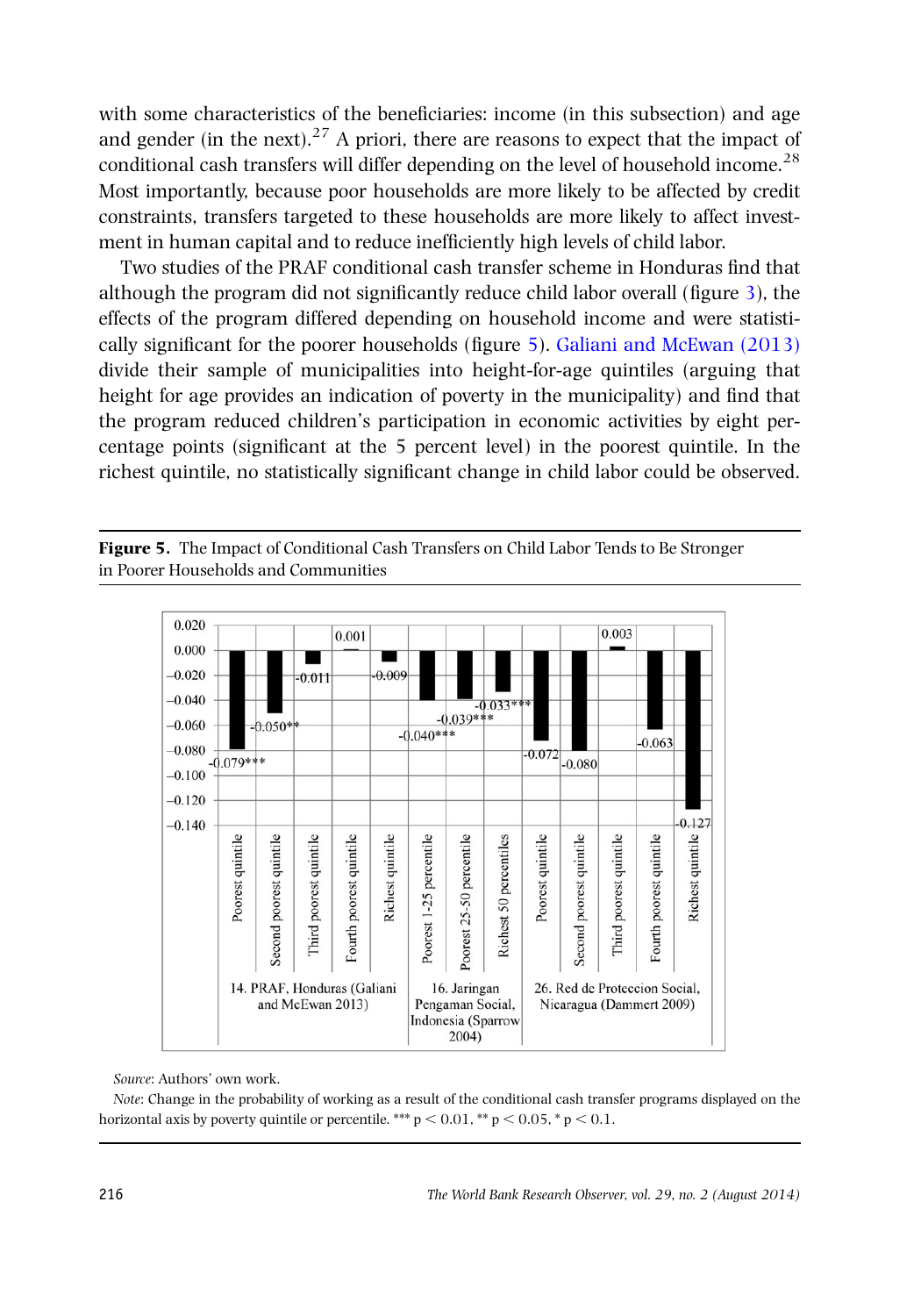[Glewwe and Olinto \(2004\)](#page-31-0) interact their treatment indicator with the log of per capita expenditure and find a qualitatively similar result (not displayed in figure [5\)](#page-14-0): as the per capita expenditure decreases by one percentage point, the impact of PRAF-II on children's participation in economic activities increases significantly by 0.45 percentage points.

[Sparrow \(2007\)](#page-32-0) divides his sample into four per capita consumption quantiles to examine the heterogeneous effects of Indonesia's Jaringan Pengaman Social. He too finds that program impact on child labor increases with poverty. In the lowest consumption quantile, children's participation in economic activities decreased by 4 percentage points, whereas in the combined upper two quantiles, it decreased by only 3.3 percentage points (both are significant at the 1 percent level). Only [Dammert \(2009\)](#page-30-0) does not identify a differential impact of cash transfers on child labor by income level. She investigates the effects of Nicaragua's Red de Protección Social by interacting a treatment dummy with marginality quintiles (based on a locality level marginality index).<sup>29</sup> The impact estimates by marginality quintile are volatile, and the estimates for the four richest quintiles are not significantly different from the impact coefficient for the poorest quintile.

In conclusion, the impact of conditional cash transfers on child labor generally appears to be larger for the poor. This finding is in accordance with the findings of [Fiszbein and Schady \(2009\)](#page-31-0), who observe that "numerous studies have shown larger [conditional cash transfer] program effects among households that are poorer at baseline" on school participation. It is also in accordance with [Edmonds](#page-31-0) [and Schady \(2012\)](#page-31-0), who find that reductions in child labor as a result of Ecuador's Bono de Desarrollo Humano unconditional cash transfer scheme are concentrated in the poorest households. These results lend further support to the hypothesis that the mitigation of credit constraints, which are more likely to be binding for poor households, is a key channel through which cash transfers reduce child labor.

Heterogeneity by Age and Gender. It is not obvious a priori whether we should expect stronger changes in work participation for older or younger children. On the one hand, children's participation in work, and hence the margin for improvement in child labor outcomes, increases with age. On the other hand, as children become older, their returns to work are likely to increase, making work a more attractive alternative to compliance with a conditional cash transfer schooling requirement. To examine this issue, we use data from all studies that examine the effect of a conditional cash transfer scheme on child labor for two or more age groups. Using a regression, we test whether the impact on the younger and older age group differs (Column  $(1)$  of Table [2](#page-16-0)).<sup>30</sup> We find no evidence of a significant correlation, suggesting that the effect of conditional cash transfer schemes on child labor is not clearly heterogeneous by age.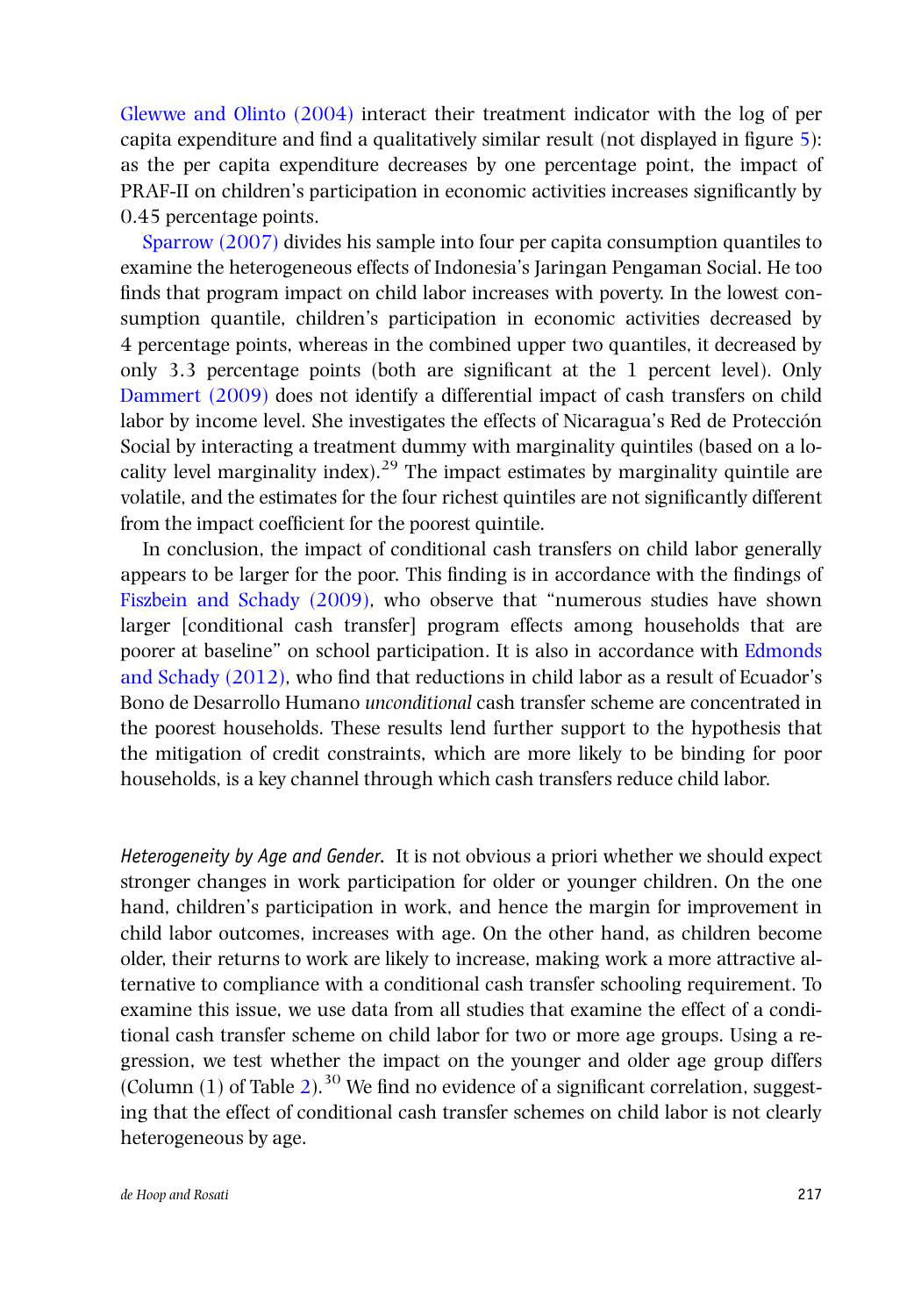| (1)     | $\left( 2\right)$                                                               |
|---------|---------------------------------------------------------------------------------|
| 0.003   |                                                                                 |
| (0.015) |                                                                                 |
|         | $-0.033$                                                                        |
|         | $(0.017)^*$                                                                     |
| 24      | 32                                                                              |
|         | <b>Table 2.</b> Heterogeneity of Conditional Cash Transfer Child Labour Impacts |

#### <span id="page-16-0"></span>Table 2. Heterogeneity of Conditional Cash Transfer Child Labour Impacts

Source: Authors.

Note: Column 1 shows the results of regressing changes in child labor for 2 age groups per study (within the 7–14 age range, if possible) on a dummy taking the value 1 for the older age group (and a constant). Column 2 shows the results of regressing changes in child labor for boys and girls on a dummy taking the value 1 for boys (and a constant). \*\*\*  $p < 0.01$ , \*\*  $p < 0.05$ , \*  $p < 0.1$ .

In Column (2) of Table 2, we test whether the effect of conditional cash transfers is heterogeneous by gender. To do so, we use the results from all of the studies that show impact results separately for boys and girls. We find that conditional cash transfer schemes result in a 3.3 percentage point stronger reduction in child labor for males than females. In fact, a substantial number of studies finds a significant impact on child labor among boys and no significant impact on child labor among girls. Borraz and González (2009), who examine the impact of the PANES conditional cash transfer program in Montevideo, Uruguay, are the only authors to find a significant decrease in child labor for girls, but no significant decrease for boys.<sup>31</sup>

To better understand the differential impact of conditional cash transfer interventions on the work of boys and girls, figure [6](#page-17-0) provides results from three studies that disaggregate the overall impact of conditional cash transfers across different work activities by gender. Boys primarily experience reductions in economic activities for pay. Oportunidades, for example, resulted in a significant reduction in economic activities for pay conducted by boys, but not for girls ([Skoufias and Parker 2001](#page-32-0)). Similarly, the CESSP scholarship program in Cambodia [\(Ferreira, Filmer, and Schady 2009](#page-31-0)) and the PRAF program in Honduras ([Galiani and McEwan 2013](#page-31-0)) appear to have had a stronger impact on work for pay and work outside the home, respectively, for boys than for girls.<sup>32</sup> Girls, in contrast, appear to experience larger reductions than boys in household chores (Oportunidades in Mexico), $33$  economic activities without pay (the CESSP program in Cambodia), and work at home (PRAF in Honduras).<sup>34</sup>

Similar results are obtained by [Del Carpio and Macours \(2010\)](#page-30-0), who focus on Atención a Crisis, a one-year randomized pilot building on the Red de Protección Social cash transfer scheme in Nicaragua. The authors test for differences in reductions in hours worked by boys and girls in different activities during the week before the interview.35 Fixed effects estimates indicate that the reduction in participation in economic activities of boys as a result of the basic conditional cash transfer program exceeded that of girls by more than one hour a week.<sup>36</sup> For household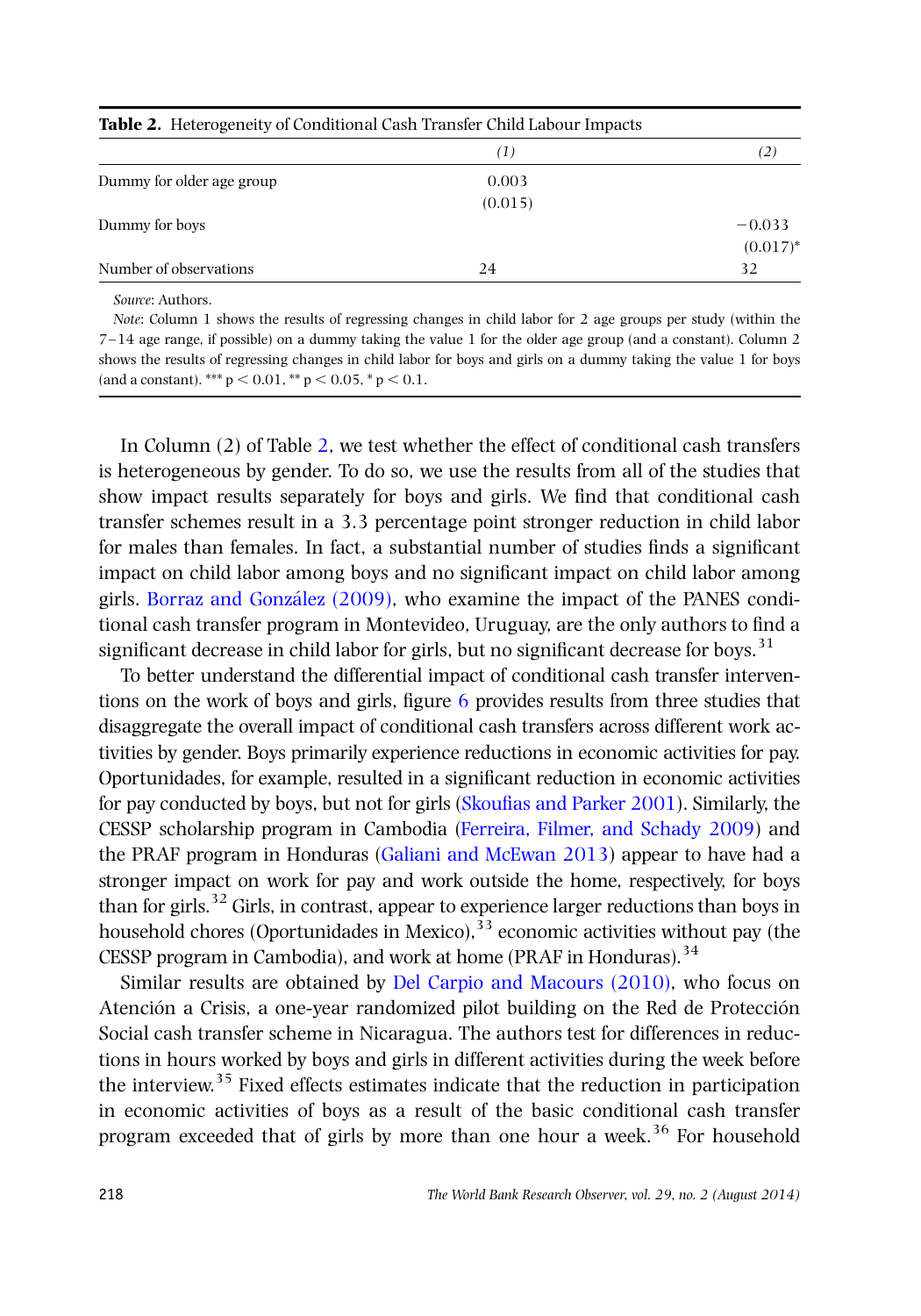

#### <span id="page-17-0"></span>Figure 6. Boys Experience Stronger Reductions in Economic Activities, Girls in Household Activities

Source: Authors' own work.

Note: Change in the probability of involvement in economic and household activities as a result of the conditional cash transfer programs displayed on the horizontal axis by gender. To minimize the text on the horizontal axis, we only display the first author of the study if the study has more than 2 authors. \*\*\*  $p < 0.01$ , \*\*  $p < 0.05$ , \*  $p < 0.1$ .

chores (cooking, cleaning, washing, and caring for younger siblings), there was no significant difference between boys and girls.<sup>37</sup>

It appears that a focus on economic activities does not reveal the full impact of conditional cash transfers on girls. Girls are more likely to participate in household chores than in economic activities; consequently, the impact of cash transfers on work performed by girls is likely to be underestimated if we focus only on participation in economic activities. More elaborate survey modules on children's time use are necessary to fully understand the impact of cash transfers, particularly on girls' activities.

# Spillover Effects and General Equilibrium Effects

Conditional cash transfer programs may affect children who are not direct beneficiaries. At the household level, for example, income effects may alter the probability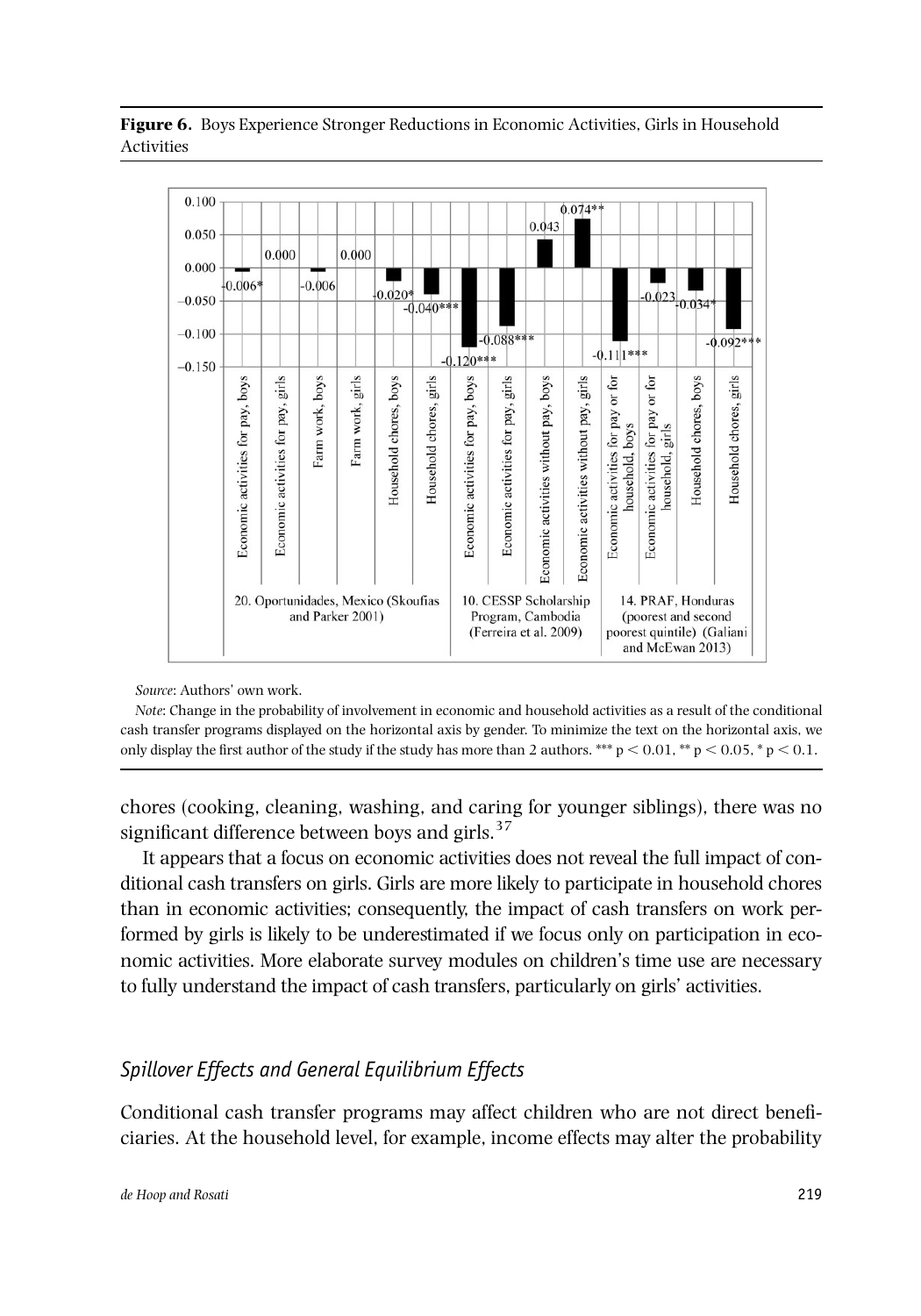that the siblings of the beneficiary work. Conditional cash transfer programs may also result in spillover effects in the local labor market. For example, pulling a substantial number of children out of work might affect conditions in the local labor market and increase the marginal returns to child labor.<sup>38</sup>

Two evaluations suggest that such spillover effects are not highly relevant. [Ferreira, Filmer, and Schady \(2009\)](#page-31-0) and [Galiani and McEwan \(2013\)](#page-31-0) compare the siblings of eligible children in their treatment group to the siblings of eligible children in their control group for the CESSP program in Cambodia and PRAF in Honduras, respectively. Neither study finds compelling evidence that the siblings of eligible children in the treatment group altered their participation in work in comparison with the siblings of eligible children in the control group.<sup>39</sup> However, a different result is found by [Barrera-Osorio et al. \(2008,](#page-29-0) working paper version), who examine the spillover effects of Colombia's Subsidios Condicionados a la Asistencia Escolar conditional cash transfer scheme on the intensive margin of child labor. Within the sample of households that registered two children for the program, there was evidence that children, especially girls, spent more hours in work if they were not assigned to the program while their sibling was assigned to the program.

[Buddelmeyer and Skoufias \(2004\)](#page-30-0) investigate whether village-level spillover effects can be observed for the Oportunidades conditional cash transfer scheme in Mexico. They exploit the fact that within randomly selected intervention villages, only poor households were eligible to participate in the program. Non-poor households in intervention villages were not eligible and can thus be compared to nonpoor households in control villages to identify spillover effects. The authors find no significant village-level spillover effects on children's participation in economic activities.

### Long-run Effects

The impact evaluations discussed thus far examine the impact of conditional cash transfers at one particular point in time (mainly shortly after the program began). However, the impact of a program may vary significantly over its lifetime ([King and](#page-31-0) [Behrman 2009](#page-31-0)). For instance, if program operation improves as providers become more experienced, the impact of the program may be amplified over time. If the impact of the program depends on the duration of exposure to the program, impact estimates based on data collected relatively soon after participants enter the program may differ substantially from estimates based on data collected at a later stage.

[Behrman, Parker, and Todd \(2011\)](#page-29-0) examine the impact of Oportunidades in the longer run and discuss whether these estimates differ from the short-run results. Propensity score estimates suggest that the probability that boys who were 14 to 16 years old in 2003 (5.5 years after the program was first implemented) worked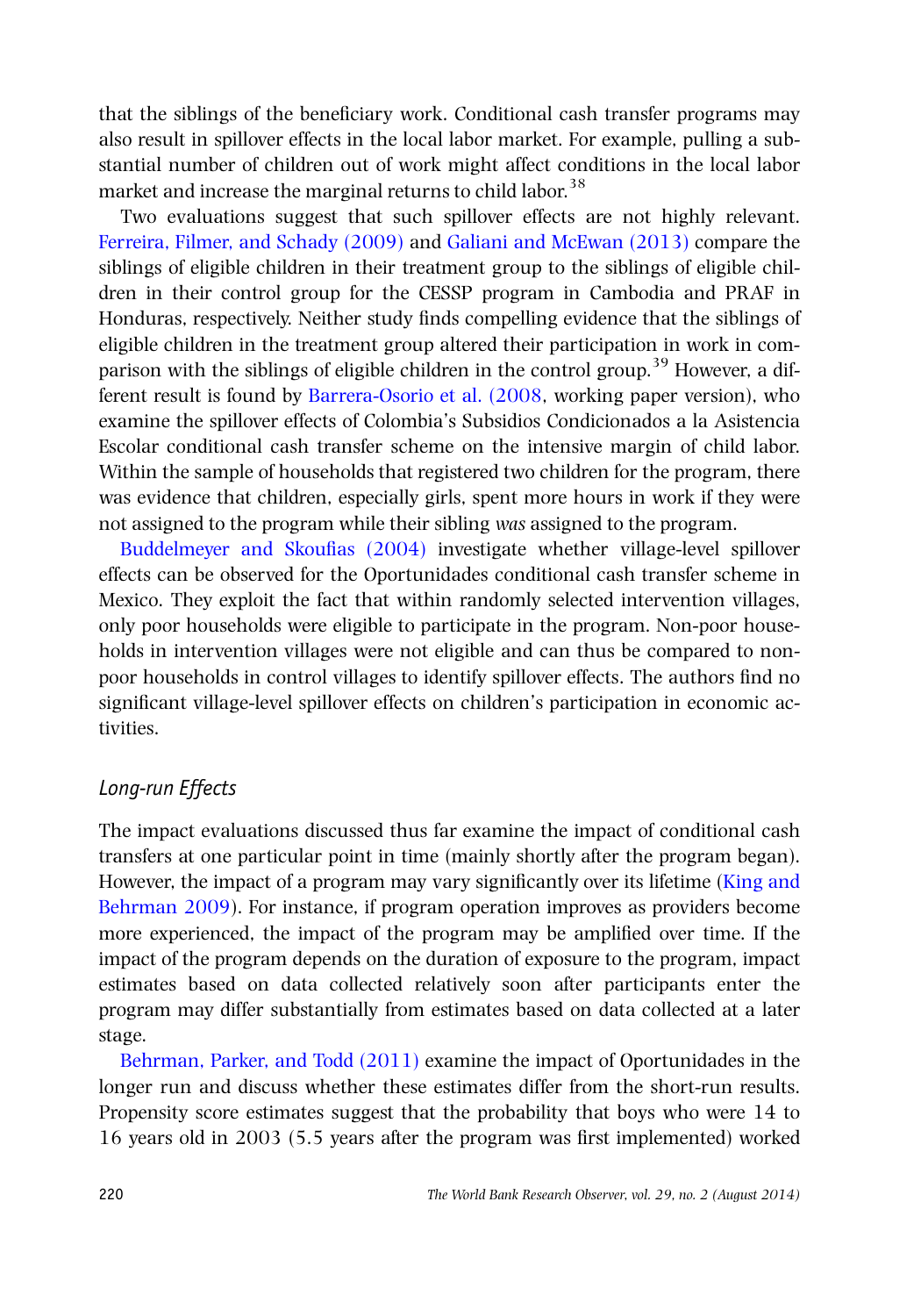was 14 percentage points lower in Oportunidades communities than in communities that had never received benefits of the cash transfer scheme.<sup>40</sup> There is no evidence that work participation changed for girls in this age group (who were less likely to work in the first place). The strong reduction in work by boys in the long run compared to the modest impact in the short run ([Skoufias and Parker \(2001\)](#page-32-0) found that boys aged  $14-15$  reduced work participation by approximately 4 percentage points) suggests that the beneficial impact of the Mexican conditional cash transfer program is compounded over time. It is possible that reduced probabilities of dropping out of school in individual grades (an issue alluded to in [Schultz, 2004](#page-32-0)) begin to add up. The latter interpretation appears to be confirmed by [Behrman,](#page-29-0) [Parker, and Todd \(2011\),](#page-29-0) who also register strong improvements in school participation for girls up to 18 and boys up to 21 years old.

#### Differences in Program Impact

We have observed that the estimates of the impact of conditional cash transfers on child labor vary substantially. Based on the available information and without developing a new in-depth quantitative and qualitative analysis for each program, it is impossible to fully identify the reasons behind this variation. However, we can obtain some basic insight into the relationship between program characteristics and program impact on child labor. In this section, we examine the role of schooling conditionality and the size of the transfer.

Effect of the Conditionality. A key question is, of course, whether the impact of conditional cash transfers on child labor exceeds that of unconditional cash transfers. This question is not easy to answer by comparing the effects of the unconditional and conditional cash transfers presented thus far. The decision to attach a condition might be endogenous depending on the expected impact of the program in the target population. Moreover, the studies included in this review do not always discuss the exact conditions of the programs, how these conditions are communicated to beneficiaries, and to what extent conditions are enforced. Hence, it may be the case that programs that are nominally conditional are unconditional in practice.

However, a few recent studies allow us to shed some light on the effects of schooling conditions. [Schady and Araujo \(2006\)](#page-32-0) and [Edmonds and Schady \(2012\)](#page-31-0) exploit a glitch in the rollout of the Bono de Desarrollo Humano program, which resulted in some beneficiary households incorrectly believing that the cash transfers were provided conditional on school attendance. Although the conclusions of the two papers are not entirely uniform, it appears that the effect of the program on child labor was similar in the households that believed that the program was conditional on school participation and in the households that did not.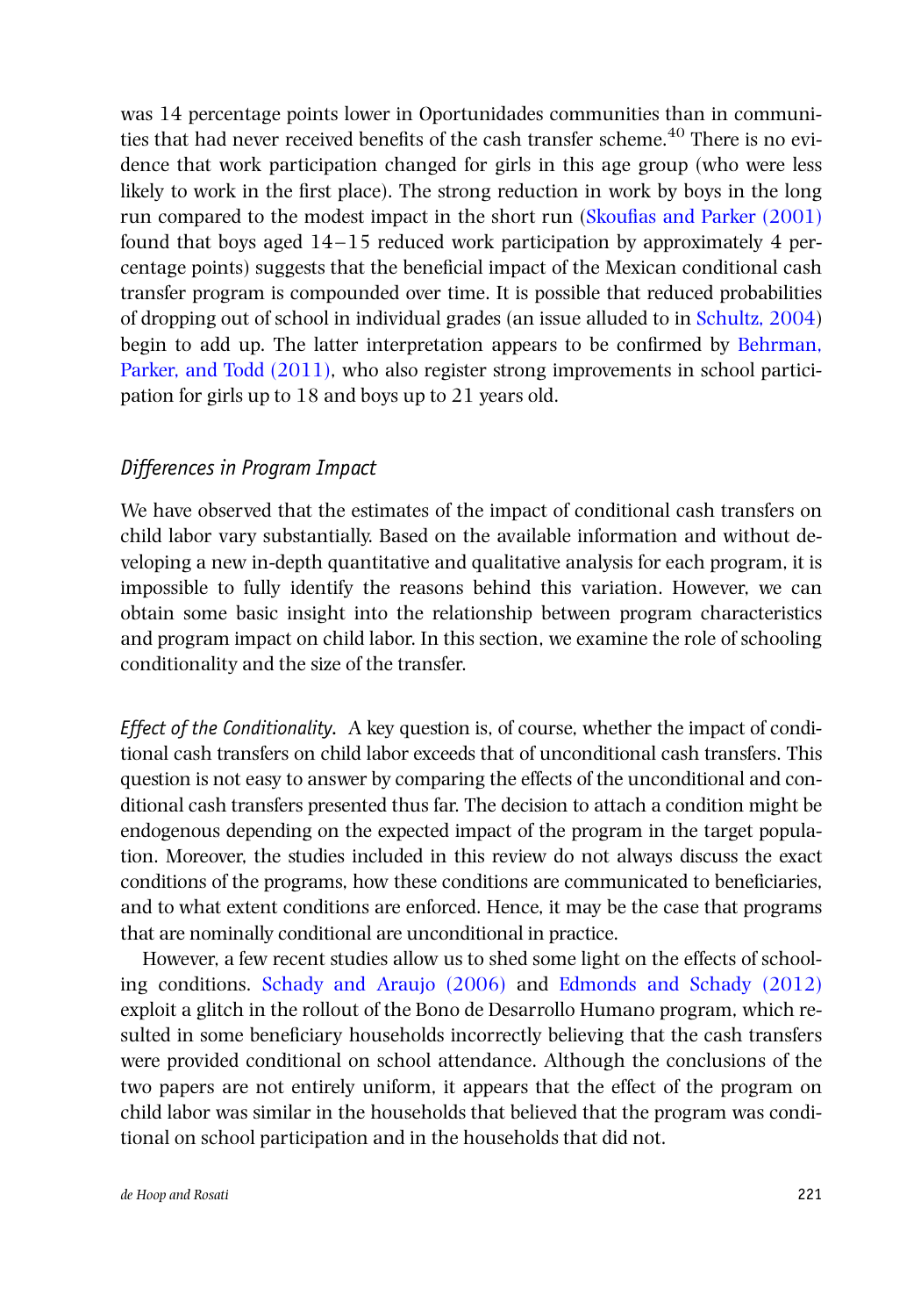At the time of writing, preliminary evidence was also available from an experiment in which households in rural Morocco were randomly selected to receive conditional and unconditional cash transfers ([Benhassine et al. 2012](#page-29-0)). Although we caution that these results are not conclusive, they too suggest that changes in the time spent working in the household business are similar (and insignificant) for conditional and unconditional cash transfers. $41$  The similar impact of conditional and unconditional cash transfers on child work is in contrast with more abundant evidence suggesting that conditional cash transfers have a stronger impact on school participation than do unconditional cash transfers (for a review, see [Baird](#page-29-0) [et al. 2013](#page-29-0)). It is evident that more information is necessary to understand the effect of the schooling condition on child labor.

Amounts Transferred. There is some experimental evidence on the impact of the size of the transfer on school participation (e.g., Baird, McIntosh, and Özler  $2011$ ). No such evidence is available for child labor. To examine the association between amounts transferred and changes in child labor, we regressed the average impact of conditional cash transfer programs on the amount of money transferred as a percentage of average household income (results not displayed). $42$  We found no evidence that larger transfer amounts are associated with a larger reduction in child labor. The lack of a negative relationship between amounts transferred and changes in child labor is also apparent from the individual studies.<sup>43</sup> The CESSP scholarship program in Cambodia, for instance, resulted in the second strongest decrease in child labor of all evaluated conditional cash transfer programs even though it provided only very modest transfers (equal to 2 to 3 percent of the total expenditures of the average recipient household). Uruguay's PANES, in contrast, provided income transfers equal to approximately 50 percent of average self-reported pre-program household income and yet does not appear to have lowered child labor. This finding is in line with the evidence synthesized by [Kremer and Holla \(2009\),](#page-31-0) suggesting that relatively small costs (for example, the costs of school uniforms) are sufficient to keep children out of school and that relatively small subsidies can generate "sizeable movements" in the take-up of health and education interventions. Together with the finding that cash transfers have a stronger impact on the poor, this finding lends further support to the hypothesis that the mitigation of credit constraints is a key channel through which cash transfers affect child labor. Once sufficient cash has been transferred and credit constraints are no longer binding, transferring additional cash to the household may have no effect on child labor.

### Protection from Shocks

There is substantial evidence that households in developing countries use child labor to cope with income shocks. [Beegle, Dehejia, and Gatti \(2006\)](#page-29-0) use data from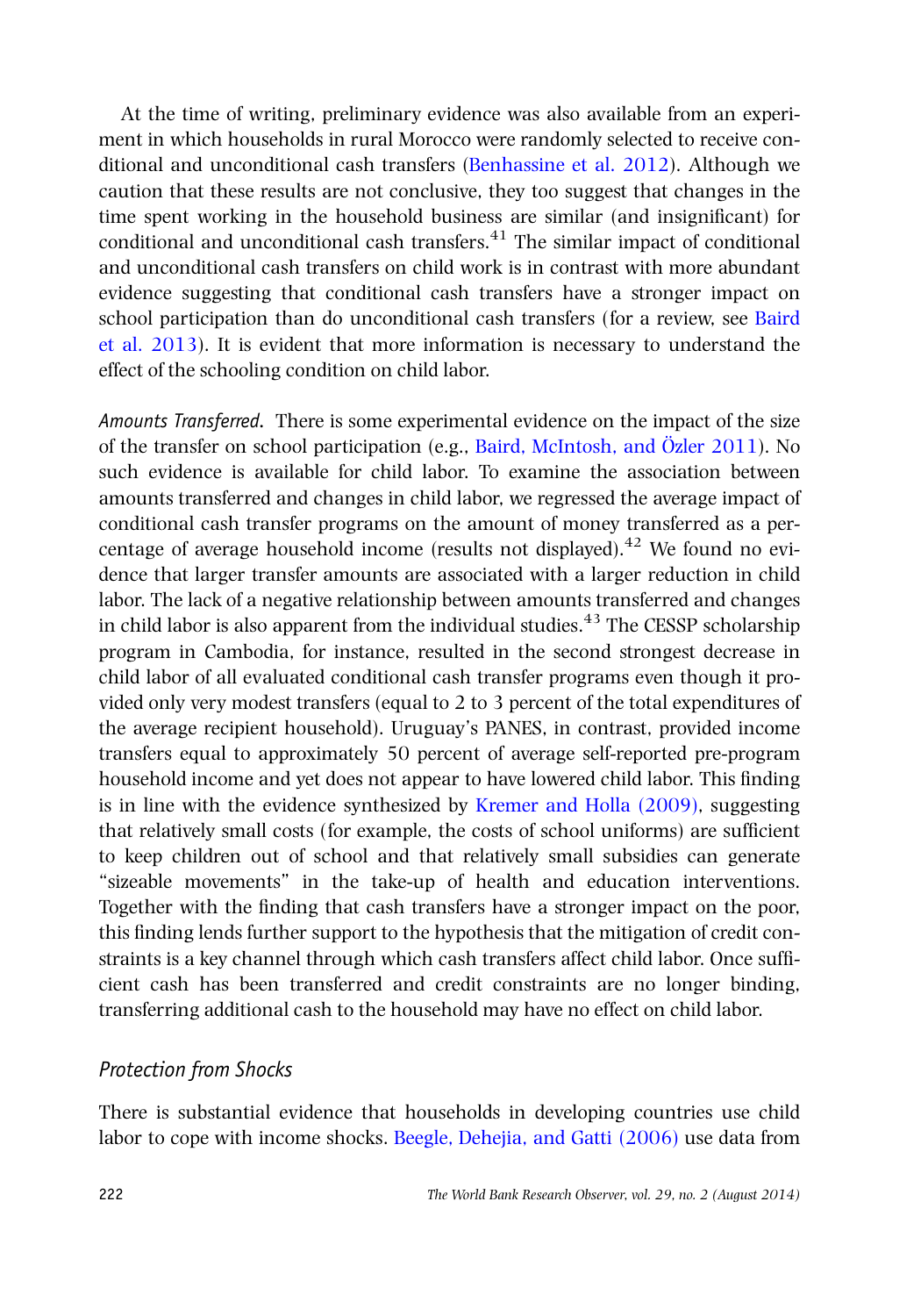a household panel survey in Tanzania to show that households increase child labor in response to transitory income shocks. Similarly, [Duryea, Lam, and Levison](#page-30-0) [\(2007\)](#page-30-0) find that unemployment shocks experienced by male household heads in Brazil significantly increase the probability that a child will enter the labor force. [Guarcello, Mealli, and Rosati \(2010\)](#page-31-0) show that in Guatemala, exposure to negative shocks strongly influences household decisions and pushes children into work. An important question is whether social protection programs, such as conditional cash transfers, can serve as a safety net preventing income shocks from causing children to drop out of school and enter work.

[De Janvry et al. \(2006\)](#page-30-0) test whether the conditional cash transfers provided by the Oportunidades program in Mexico protect children from household level shocks, including illness of the head of household, loss of employment by the head of household, and natural disasters such as drought and harvest failure. The authors find evidence of state dependence in schooling: children may leave school as the result of a shock (particularly illness of the household head and locality-level natural disasters) and there is a substantial risk that they will not return to school at a later stage. Oportunidades strongly reduced the risk that pupils would leave school as a result of such shocks. For instance, the risk that a child will drop out of school as a result of illness of the household head or a locality-level disaster (1.7 and 3.2 percentage points in the absence of Oportunidades, respectively) was virtually reduced to zero by the conditional cash transfer scheme. No such protective effect could be observed for child labor, however. The same two shocks, illness of the household head and locality-level natural disasters, increase children's participation in economic activities by 2.2 and 4.7 percentage points, respectively, in the absence of the program. This increase was not significantly different in Oportunitades villages, suggesting that the protective effect of the conditional transfer program was "not sufficient to reduce the use of child work as a crucial element of [household] risk-coping strategies."

Following a similar approach, [Fitzsimons and Mesnard \(Forthcoming\)](#page-31-0) examine whether Colombia's Familias en Acción conditional cash transfer scheme protected children from the detrimental effects of the permanent departure of their father from the household due to death or divorce. The authors show that the departure of the father is a quasi-random event accompanied by a substantial reduction in household income. Children who experience the departure of their father are approximately five percentage points less likely to attend school and approximately three percentage points more likely to work. In contrast with [De](#page-30-0) [Janvry et al. \(2006\)](#page-30-0), [Fitzsimons and Mesnard \(Forthcoming\)](#page-31-0) find that conditional cash transfers strongly mitigate both the detrimental effect of the departure of the father on school enrollment and the detrimental effect on participation in work.<sup>44</sup>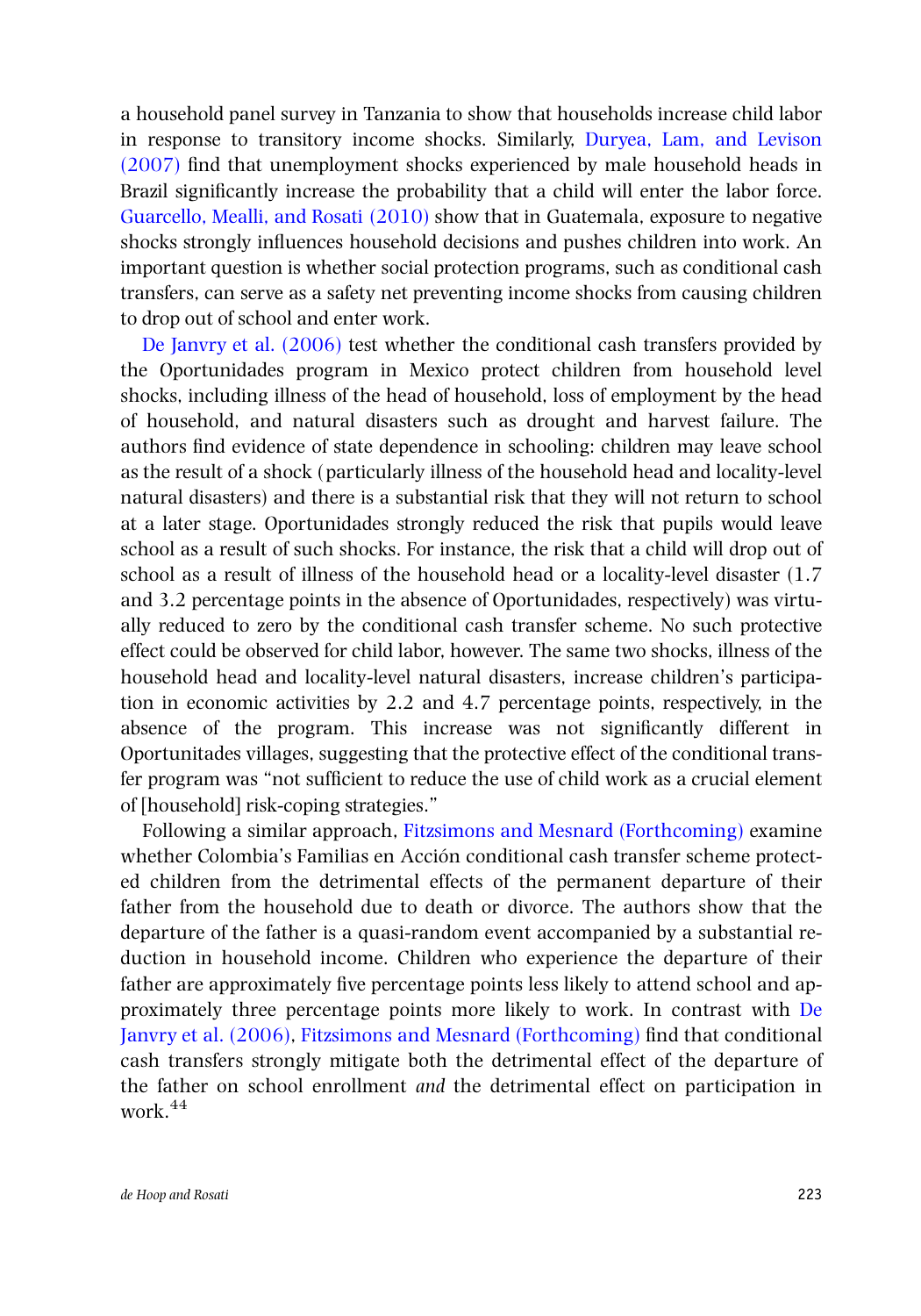#### Variations on the Basic Conditional Cash Transfer Scheme

Some studies examine whether changes in the basic setup of the conditional cash transfer program affect their impact. [Del Carpio and Loayza \(2012\)](#page-30-0) rely on a randomized experiment in Nicaragua to compare the impact of simple conditional cash transfers to that of conditional cash transfers combined with a "grant for productive investments" to start a new income-generating non-agricultural activity. The grant was provided to households conditional on the development of a business plan and was accompanied by technical assistance and training in basic business skills. The two variants of the conditional cash transfer scheme do not appear to have had the same impact on child participation in economic activities or household chores: the conditional cash transfers in combination with the productive investment grant reduced child labor by 0.94 hours a week, whereas the basic conditional cash transfer reduced child labor by 1.76 hours a week (the difference between the point estimates is statistically significant at the 5 percent level).

[Barrera-Osorio et al. \(2011\)](#page-29-0) rely on a randomized experiment in Colombia to compare the impact of simple conditional cash transfers to that of two variations on the traditional conditional cash transfer scheme. The first variation provided a regular cash transfer that was equal to two-thirds of the basic conditional cash transfer. The remaining accumulated one-third was transferred shortly before the start of the following school year, thus potentially helping households cope with savings constraints that keep students from proceeding to the next grade. The second variation also lowered the regular cash transfer payment, but instead of transferring the accumulated funds prior to the new school year it provided a large bonus for graduating from secondary school. This bonus was provided earlier to students who enrolled for tertiary education (upon graduation) than students who did not. The effect of the first variation on child work appears to be similar to that of the simple cash transfer scheme. The second variation, however, resulted in a more pronounced reduction in child work, in particular for graduating pupils (who were also markedly more likely to enroll for tertiary education).

[Glewe and Olinto \(2004\)](#page-31-0) and [Galiani and McEwan \(2013\)](#page-31-0) compare the impact of receiving Honduras' PRAF-II conditional cash transfers in isolation (discussed in more detail above) to the impact of receiving the conditional cash transfer in combination with direct investments in the communities' health and education facilities. As shown in figure [3](#page-11-0), neither of these studies found an overall significant reduction in child labor as a result of the pure conditional cash transfer scheme (although both found effects for the poorest households). Glewe and Olinto (2004) also find no overall effect of the cash transfers combined with supply-side interventions. [Galiani and McEwan](#page-31-0) [\(2013\),](#page-31-0) however, find that the conditional cash transfers in combination with investments in health and education facilities did result in a statistically significant decrease in economic activities outside the household and in household chores.<sup>45</sup>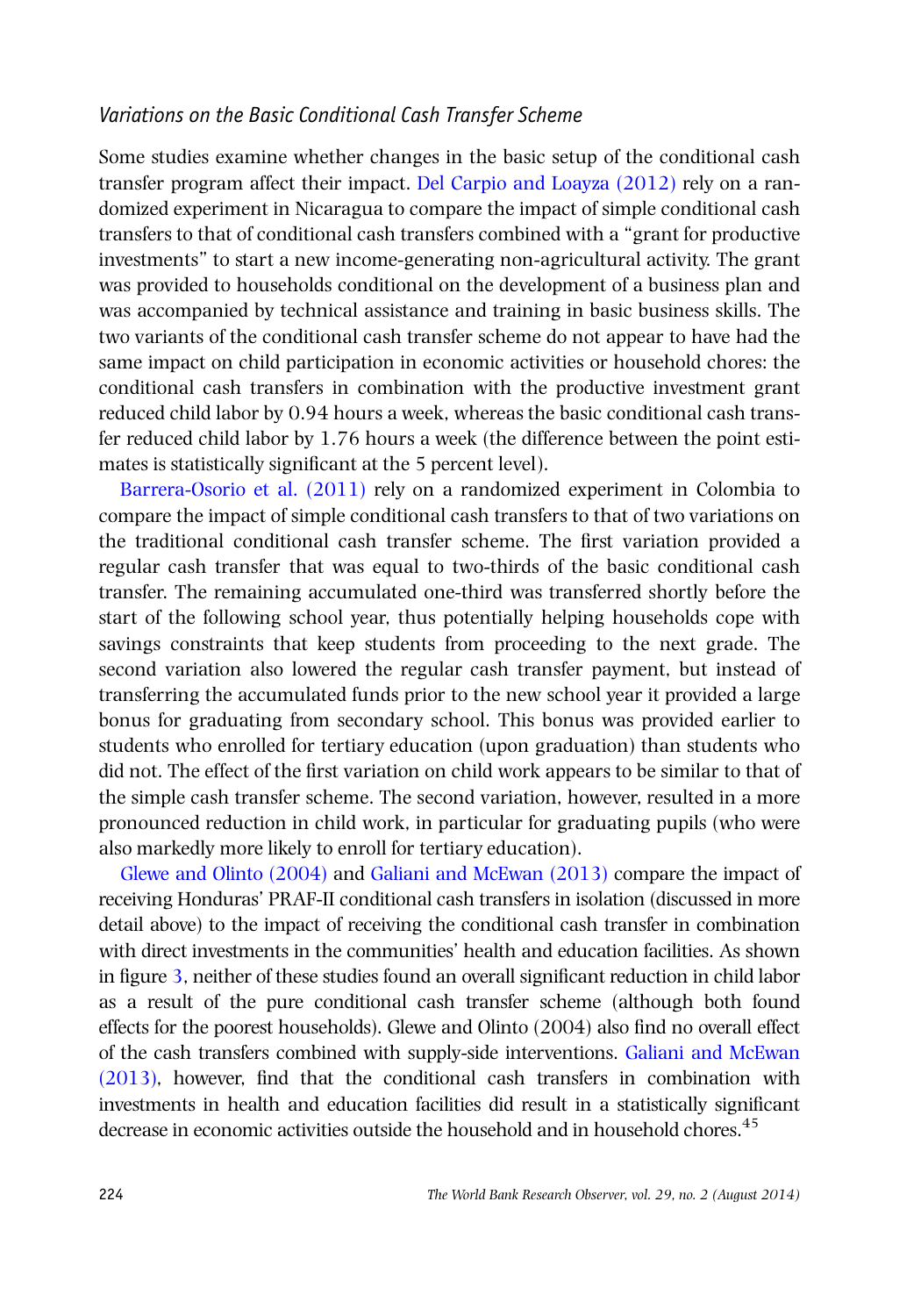Finally, [Yap, Sedlacek, and Orazem \(2002\)](#page-32-0) investigate the impact of Brazil's Programa de Erradicacao de Trabalho Infantil (PETI). This program was targeted at poor households in rural areas of the country where the prevalence rates of child labor are high. Similar to Brazil's Bolsa Escola program, PETI provided a cash transfer conditional on school participation. However, PETI was explicitly designed to reduce child labor. For this purpose, it required households to enroll their child in an after-school education program. The content of the after-school education program differed by community and could include academic and physical education components. After-school education essentially doubled the length of the school day for participating children. The authors find that PETI reduced child labor by 5 to 25 percentage points in different regions. $46$  Taken at face value, these results suggest that the program resulted in strong reductions in child labor compared to, for example, Bolsa Escola, which provides pure conditional cash transfers and reduced participation in economic activities by 8.7 percentage points in rural areas ([Ferro, Kassouf, and Levison 2010](#page-31-0)).

Taken together, the studies discussed in this section suggest that the impact of conditional cash transfers depends partly on their integration with other interventions. Interventions that aim to improve income-generating activities may reduce the impact of conditional cash transfers on child labor, possibly by generating increased demand for children's time within the household. In the case of Nicaragua, for example, a plausible explanation for the weaker program effect when the basic conditional cash transfer is combined with a grant for productive investments could be that children are employed in the newly developed household business.

Combining conditional cash transfers with supply-side interventions such as the provision of health and education facilities and after-school education may increase impacts on child work. This finding seems intuitive because these supply-side interventions reduce the incentives or the time available to the child for work. However, further research is needed to better understand how cash transfer and supply-side interventions interact. Is their combined effect simply equal to the sum of the effect of the individual interventions? Or is there a synergy, such that the effect of the cash transfers and supply-side interventions is mutually reinforcing? This is a key topic for future research, not only for child labor but also for outcomes such as school participation.

# Conclusion

Cash transfer schemes are not often designed and implemented with the aim of reducing child labor, although social protection is recognized as one of the main instruments to address child labor (International Labor [Office 2013b;](#page-31-0) [Understanding](#page-32-0) [Children's Work 2010](#page-32-0)). However, as this review shows, cash transfers have a strong potential to address child labor. We have not identified a single program that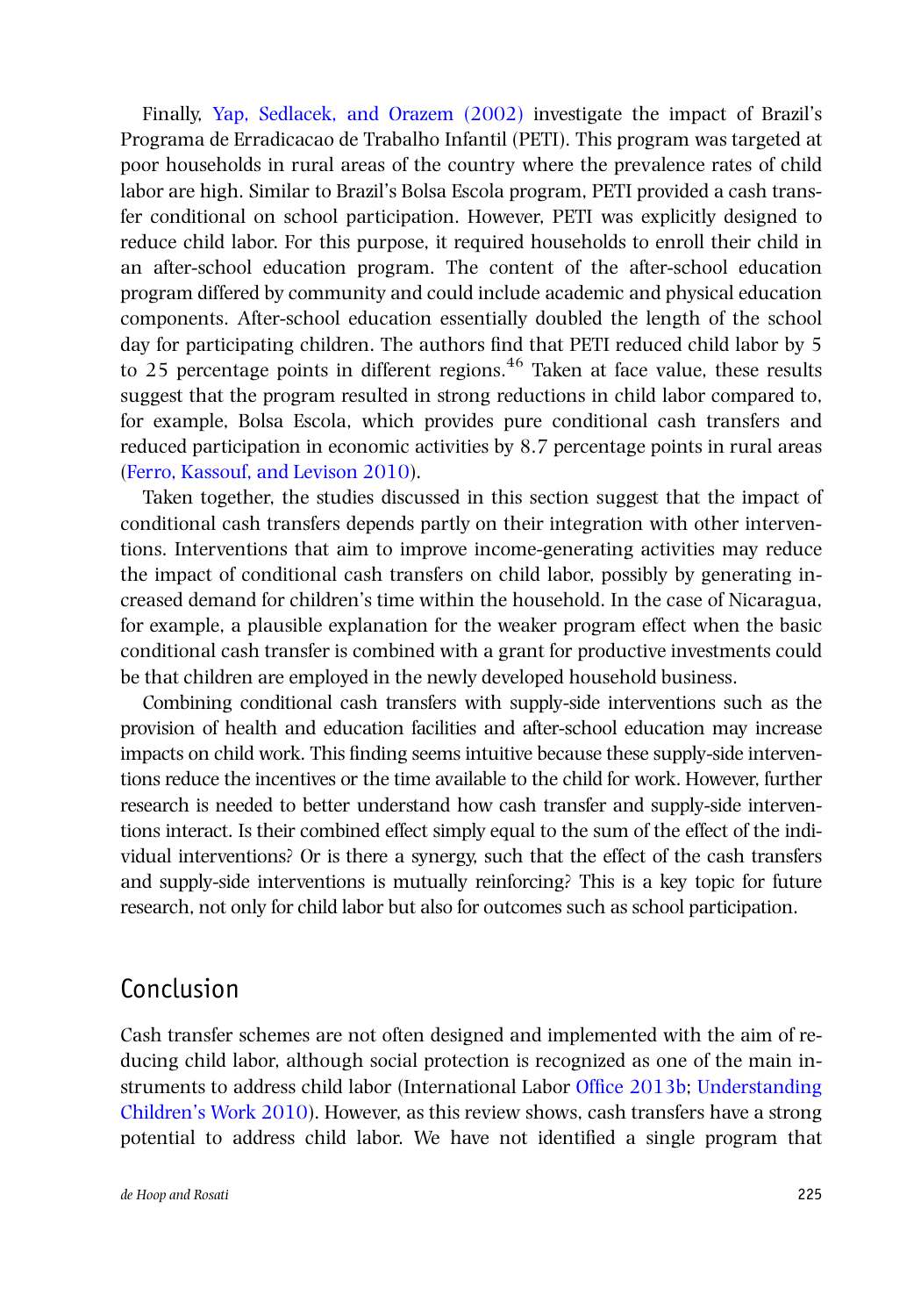increased child labor (although indications of negative spillover effects warrant further research). On the contrary, there is broad evidence that cash transfers, conditional and unconditional, lower both the extensive and intensive margin of child labor. Moreover, cash transfers appear to cushion the effect of economic shocks that may lead households to use child labor as a coping strategy.

The effects of the cash transfer programs on child labor are heterogeneous. There are differences by the child's gender. Boys tend to experience a larger reduction in participation in economic activities, whereas girls experience relatively larger reductions in involvement in household chores. Moreover, reductions in child labor are particularly pronounced when beneficiaries are poor, signaling that the mitigation of credit constraints, which force households to use child labor as a consumption smoothing mechanism, are a key channel through which cash transfers lower child labor. This interpretation is confirmed by studies of old-age pension schemes that allow for a more direct test of the role of credit constraints.

Preliminary evidence suggests that the impact of conditional cash transfers depends partly on their integration with other interventions. Combining conditional cash transfers with supply-side interventions such as the provision of health and education facilities and/or after-school education may increase impacts on child labor. In contrast, interventions that aim to improve income-generating activities may reduce the impact of conditional cash transfers on child labor, possibly by generating increased demand for children's time within the household. These results indicate that to reduce child labor, careful attention should be paid to the integration of conditional cash transfers with other interventions.

Our findings are in accordance with those of [Edmonds \(2007\)](#page-30-0) and [Fiszbein and](#page-31-0) [Schady \(2009\)](#page-31-0), who also find that cash transfer programs are generally a promising tool for reducing child labor, drawing on a subset of the studies discussed in this paper. $47$  In conclusion, the use of cash transfers as an anti-poverty strategy seems to be effective to reduce child labor. The same does not necessarily hold for all antipoverty and income-generating interventions. The encouragement of entrepreneurship through microfinance programs, for instance, *can* increase child labor (e.g., [Augsburg et al. 2012](#page-29-0); [Nelson 2011\)](#page-31-0). This finding further underlines that cash transfers are a useful policy instrument to improve child welfare and suggests that they are unlikely to have detrimental effects on child labor, even when they are not implemented or designed to address it.

However, important knowledge gaps must be addressed to provide more detailed policy advice. The main gaps are because, as mentioned, cash transfers are seldom implemented with a reduction in child labor as one of their main objectives and are therefore typically not assessed in depth against this outcome. As a result, we know relatively little about the program characteristics that determine cash transfer programs' effects on child labor, and we do not clearly understand why some of these programs have no effect on child labor. The role of design elements that have been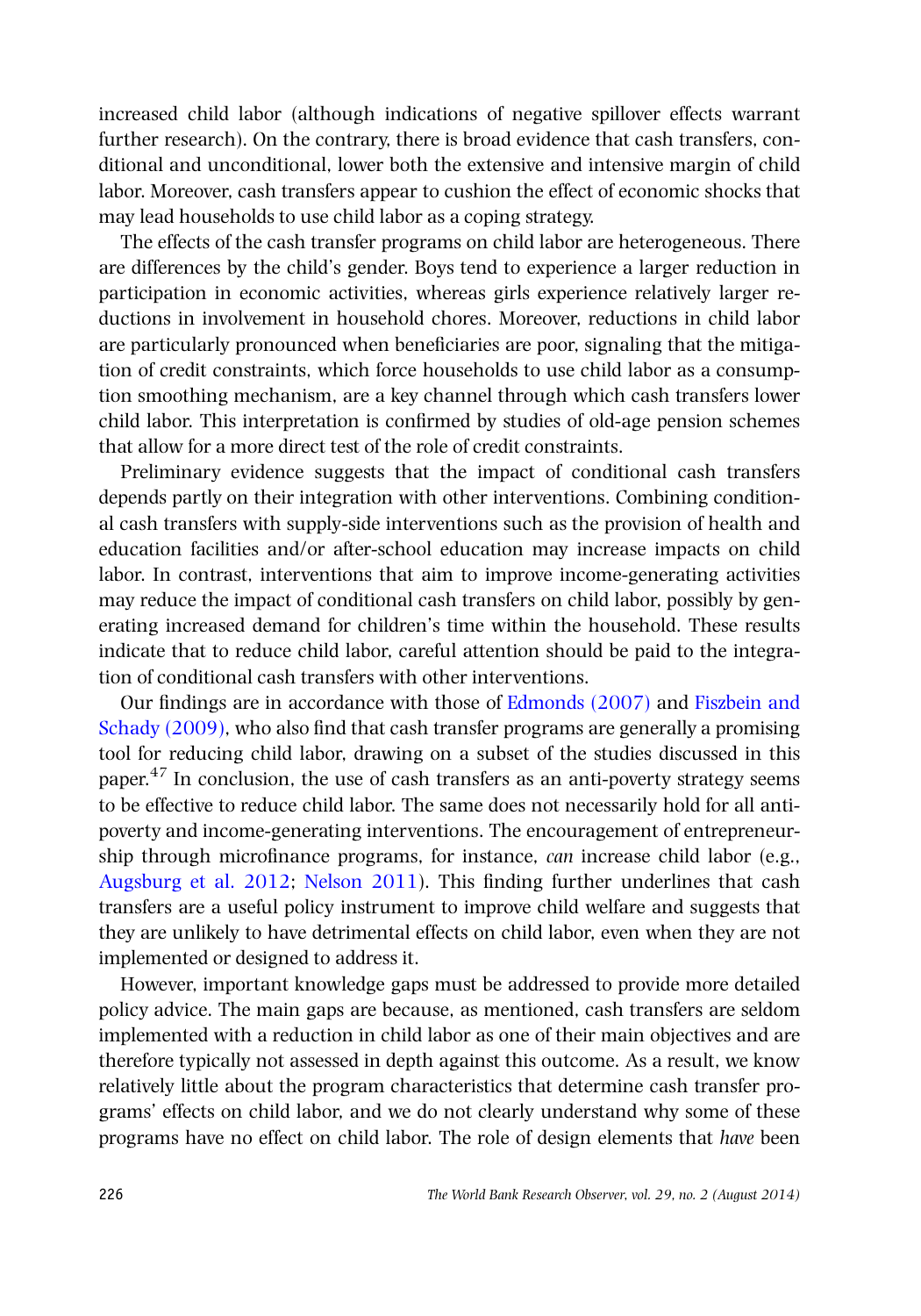tested appears to be limited. There is little evidence that schooling conditions affect program impact on child labor. The latter finding is surprising in light of recent research indicating that schooling conditions matter for school participation, and this finding warrants further research. The size of the transfer relative to household income also appears to have little influence on reductions in child labor. Some conditional cash transfer projects that transfer substantial sums of money have no effect on child labor, whereas other programs that provide only a small subsidy result in strong changes.

Beyond examining the program characteristics that determine the impact of cash transfers on child labor, there are more questions open for future research. A key issue, which we outlined in the introduction, is the measurement of child labor. Most impact evaluations focus on economic activities. This approach potentially results in the underreporting of program impact on activities performed by girls because they are more likely to be involved in household chores. Additionally, as a result of the focus on participation in economic activities (or in one of its subcomponents), we have little evidence on the extent to which the interventions prevent and reduce (i) the worst forms of child labor, including hazardous work, and (ii) long working hours that keep children from learning in school.

More systematic evidence on extensions of basic cash transfer schemes and the interplay between cash transfer schemes and other social protection and supply-side interventions would also be important. In practice, cash transfer interventions are rarely implemented in isolation, and interaction effects may well determine their impact. This review provides preliminary evidence suggesting that the impact of cash transfer schemes and education interventions may be mutually reinforcing, whereas combining cash transfer schemes with services that aim to foster income-generating activities may have a detrimental effect on child labor. However, much work remains to be done to understand the extent to which synergy effects drive the combined effect of cash transfer and supply-side interventions.

Finally, we know very little about the relative cost effectiveness of cash transfers in reducing child labor and how their cost effectiveness compares to other interventions. This issue has remained largely unexplored in most impact evaluations focusing on child labor. Few of the studies included in our review are explicit on the cost of implementing a cash transfer program (other than the transfer amounts). Evaluations of the impact of other categories of interventions on child labor are equally unlikely to discuss the cost of implementing the program per beneficiary. More explicit cost effectiveness analyses will be crucial in guiding governments in the elimination of child labor.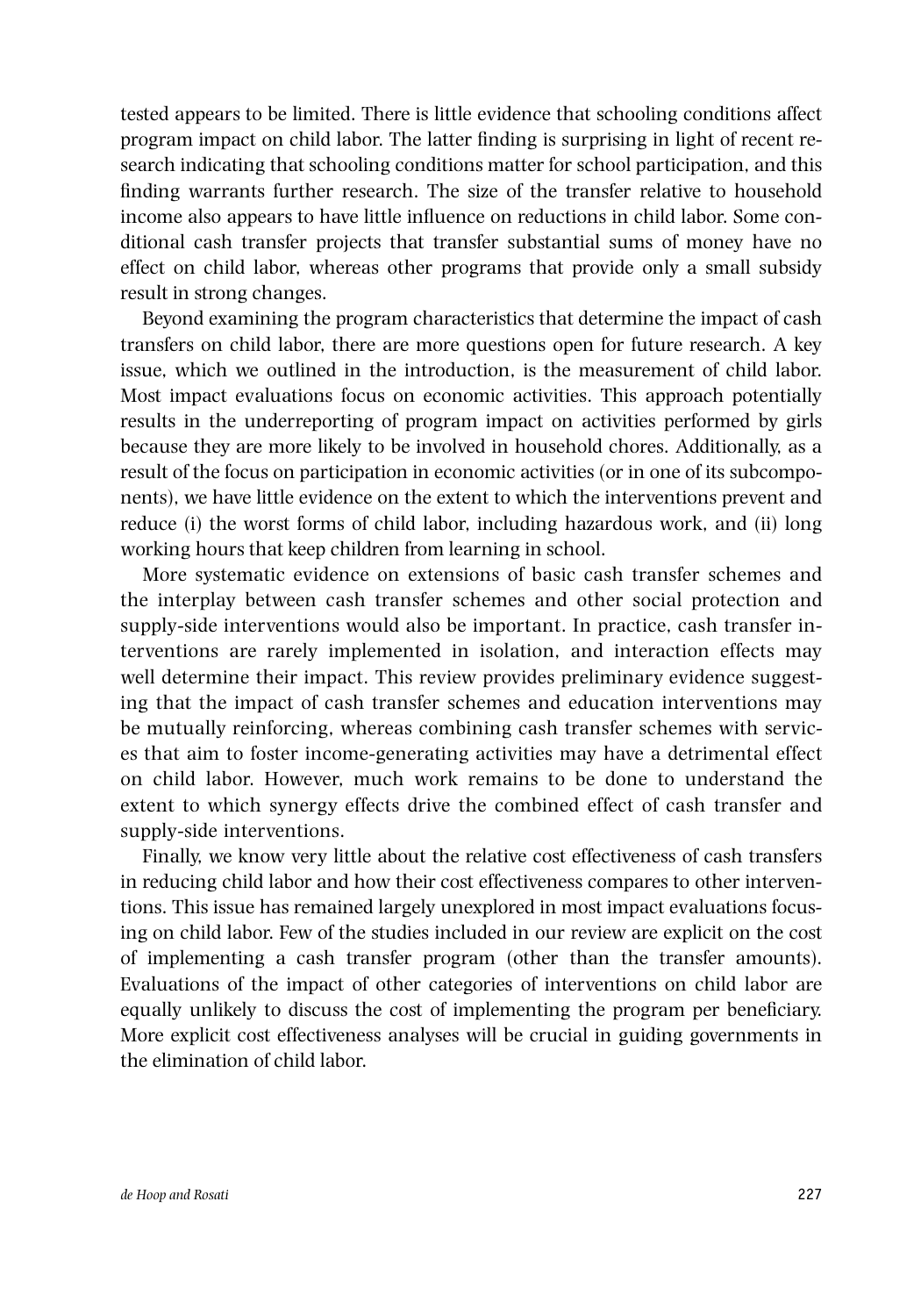# Notes

\* Understanding Children's Work.

\*\*<sup>†</sup> Understanding Children's Work, University of Rome Tor Vergata, IZA Funding for this paper was provided by the United States Department of Labor. This paper does not necessarily reflect the views or policies of the United States Department of Labor, nor does the mention of trade names, commercial products, or organizations imply endorsement by the United States Government. The paper benefited greatly from the valuable comments and suggestions of Marco Manacorda, the editor, and the anonymous referees. The findings, interpretations, and conclusions expressed in this paper are entirely those of the authors. They do not necessarily represent the views of Understanding Children's Work or its partner organizations, the International Labor Organization, UNICEF, and the World Bank. Corresponding author: Jacobus de Hoop, email address: [jdehoop@ucw-project.org;](mailto:jdehoop@ucw-project.org) phone:  $+39-06-$ 43412008; street address: International Labor Office for Italy and San Marino, Via Panisperna 28, 00184 Rome, Italy.

1. Previous work discussing evidence on the relationship between cash transfers and child labor, building on the earlier papers included also in this review, includes [Edmonds \(2007\)](#page-30-0) and [Fiszbein and](#page-31-0) [Schady \(2009\).](#page-31-0) [Edmonds \(2007\)](#page-30-0) also discusses the effect of a range of other interventions on child labor. [Fiszbein and Schady \(2009\)](#page-31-0) also examine the effects of conditional cash transfers on various of other outcomes (including adult labor).

2. Over the past decade, developing country governments have begun to adopt conditional cash transfers as social protection instruments at a rapid pace. [Fiszbein and Schady \(2009\)](#page-31-0) present a comprehensive review of the recent proliferation of conditional cash transfer schemes in developing countries.

3. The three principal international conventions on child labor recognize this complexity and set the legal boundaries that define children's work that is targeted for elimination. The ILO Convention No. 138 determines the minimum age below which children should not work and the minimum ages for light and hazardous work. The ILO Convention No. 182 specifies the worst forms of child labor that are prohibited for all children under the age of 18. The United Nations Convention on the Rights of the Child aims to protect children from economic exploitation and from performing any work that is likely to be hazardous or to interfere with the child's education or to be harmful to the child's health or physical, mental, spiritual, moral, or social development. The international legal standards contain a number of flexibility clauses left to the discretion of the competent national authority in consultation (where relevant) with worker and employer organizations (e.g., minimum ages, scope of application). There is no single legal definition of child labor across countries, and concomitantly, there is no single standard statistical measure of child labor consistent with national legislation across countries. (Text in this footnote is adapted from standard Understanding Children's Work description.)

4. Moreover, we must keep in mind that schooling, work, and other activities, including leisure and sleep, are jointly determined.

5. There is also variation in the reference period. Some studies consider work in the seven days prior to the household survey, whereas some studies examine work in the past 12 months. Finally, some studies present results for a few separate categories of activities instead of focusing on a comprehensive indicator for participation in work.

6. Initially, most evaluations of the impact of cash transfer interventions on human capital accumulation focused on self-reported school enrollment or attendance. A new generation of studies focuses on more elaborate outcomes, such as performance on standardized tests. A similar development has not taken place for child labor, and we hope that this review can serve as a starting point.

7. For a formal model, see for instance [Ravallion and Wodon \(2000\).](#page-32-0)

8. For a theoretical discussion of the effects of cash transfers on school participation see, inter alia, [Fiszbein and Schady \(2009\)](#page-31-0).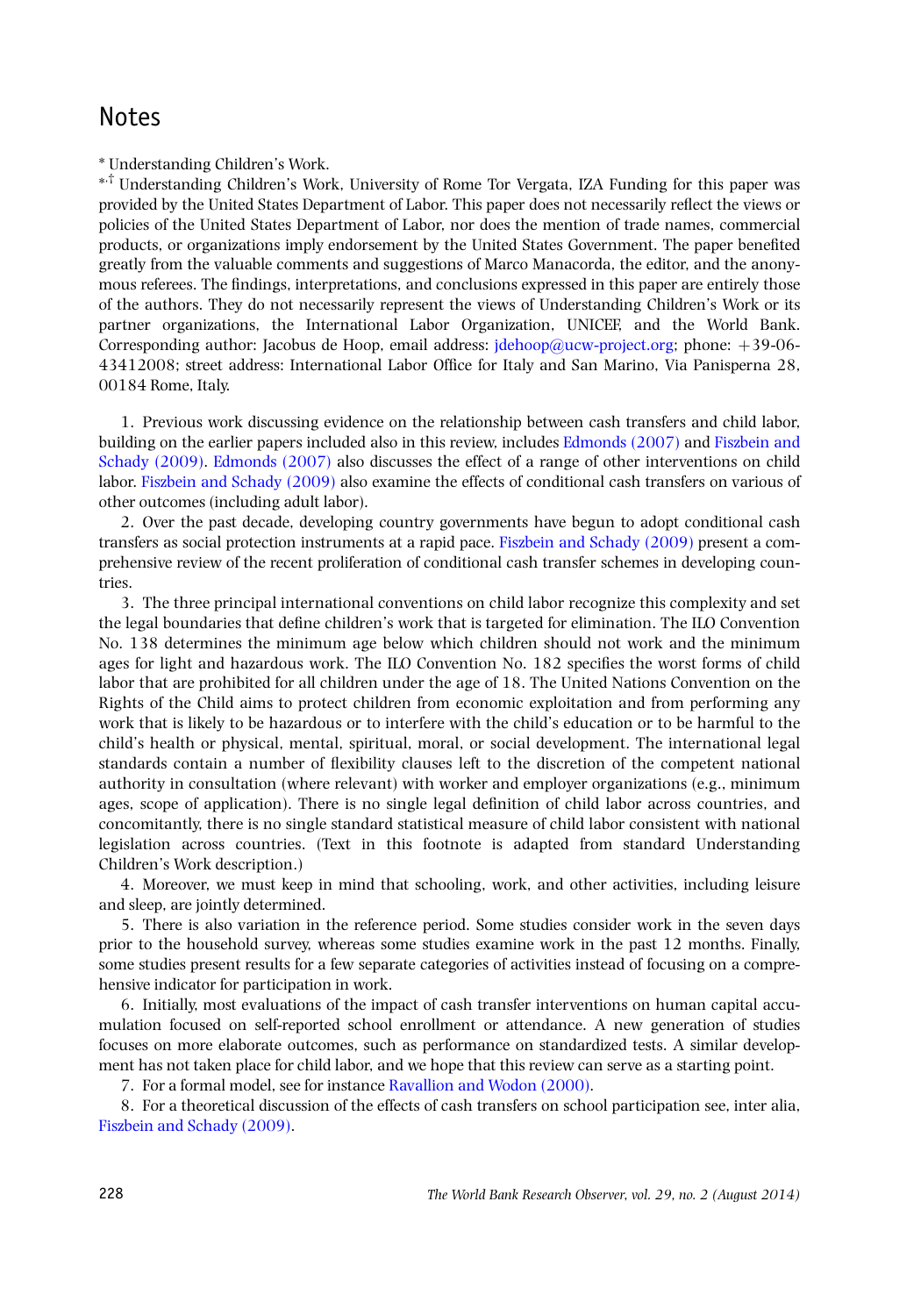9. If leisure is a normal good.

10. For a discussion of investment of cash transfers in productive assets, see [Fiszbein and Schady](#page-31-0) [\(2009\).](#page-31-0)

11. The full literature search was conducted in early 2011 by Understanding Children's Work (UCW) to build a comprehensive database of child labor impact evaluations. The database is updated regularly and can be found at [http://www.ucw-project.org/impact-evaluation/inventory-impact](http://www.ucw-project.org/impact-evaluation/inventory-impact-evaluations.aspx)[evaluations.aspx](http://www.ucw-project.org/impact-evaluation/inventory-impact-evaluations.aspx). We considered works identified to the end of 2012. We considered only papers written in English and did not consider dissertation chapters that did not appear as separate (working) papers. Of course, relevant impact evaluations continue to appear after this date. Authors of relevant papers not included in this database are invited to share their papers.

12. We exclude simulation studies, such as [Bourguignon, Ferreira, and Leite \(2003\)](#page-30-0), studies that capture the effect of multiple programs at once, such as [Cardoso and Portela Souza \(2003\)](#page-30-0), and studies of in-kind transfers, such as [Ravallion and Wodon \(2000\)](#page-32-0) and [Kazianga, de Walque, and](#page-31-0) [Alderman \(2009\)](#page-31-0).

13. We do not discuss [Rubio-Codina \(2010\)](#page-32-0) and [Schultz \(2004\)](#page-32-0) in the main text because these studies rely on the same data and find results comparable to those of [Skoufias and Parker \(2001\).](#page-32-0)

14. A table with the exact definition of the outcome variable for each individual study is available on request.

15. Figure 2 does not include the dose-response estimates for South Africa's Child Support Grant ([DSD, SASSA, and UNICEF 2012\)](#page-30-0) discussed in the text, which differ in nature from the "binary" treatment results discussed in the remainder of this paper.

16. This result should be interpreted with some care because the authors do not show whether differences between individuals treated from an early age and those treated from the age of 14 are significant.

17. The program did not affect children's participation in care for other children in the household, care for adults in the household, or work outside the household for income (other than domestic work). The estimates are not always robust for different specifications.

18. That is,  $-0.6$  hours for children living in a household with a male pensioner and  $-0.5$  hours for children living in a household with a female pensioner.

19. [Edmonds \(2006\)](#page-30-0) discusses several alternative hypotheses that could explain the observed changes in child labor and school participation in response to the realization of anticipated income but concludes that credit constraints are the most plausible explanation.

20. To correct for age-specific trends not related to the reform, the author compares difference-indifferences estimates for rural households to difference-in-differences estimates for urban households (which were not affected by the reform) in a triple-difference framework.

21. To calculate the standard errors associated with these estimates, we assume that the covariance between the individual estimates is zero. Note that the overall impact of the program may not be statistically significant even if some of the underlying estimates for age and gender subgroups are statistically significant.

22. If we have an estimate of average program effects from one study and estimates of disaggregated program effects from another study, we show only the estimate of the average program effect.

23. Although it seems reasonable to take the unweighted means of impact estimates across age and gender groups, the same procedure cannot be applied across urban and rural areas that may differ drastically in terms of population size. When we have estimates for both rural and urban areas for the same program this is indicated after the program name.

24. We examined whether the average the impact estimates of randomized controlled trials are different from the impact estimates of quasi-experimental studies and find that this is not the case. This finding is interesting in light of the ongoing debates regarding the validity of randomized evaluations vis-a`-vis quasi-experimental approaches [\(Deaton 2010](#page-30-0); [Duflo and Kremer 2005](#page-30-0); and [Ravallion 2009](#page-32-0)).

25. To ensure comparability, we multiply the hours worked by seven for studies that consider daily working hours.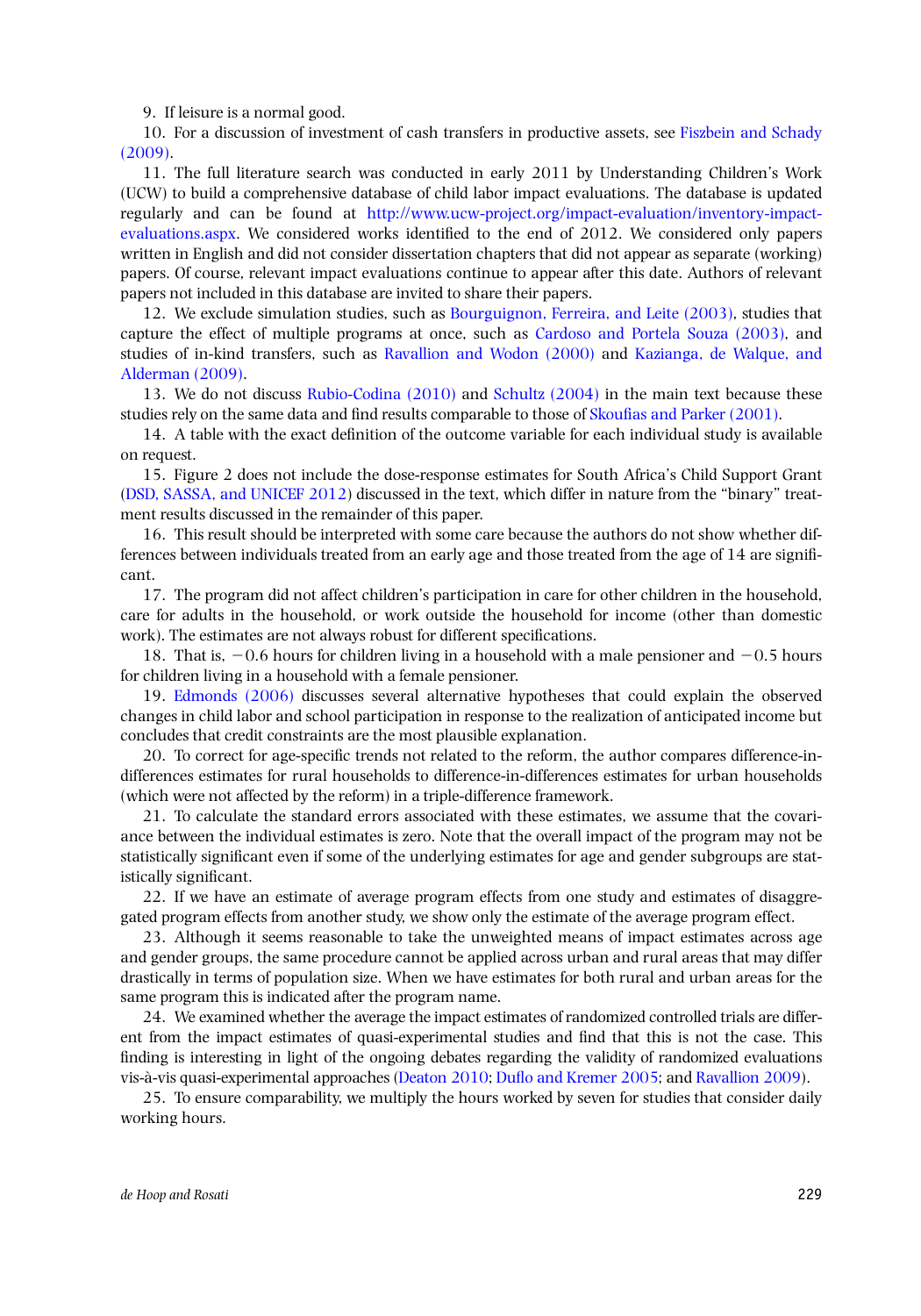26. To correct for the censoring of the outcome variable, [Attanasio et al. \(2010\)](#page-29-0), [Dammert](#page-30-0) [\(2009\),](#page-30-0) [Del Carpio and Loayza \(2012\),](#page-30-0) and [Ferreira, Filmer, and Schady \(2009\)](#page-31-0) use Tobit regressions. [Skoufias and Parker \(2001\)](#page-32-0) use a Heckit procedure.

27. [Bando, Lopez-Calva, and Patrinos \(2005\)](#page-29-0) examine whether the impact of Mexico's Oportunidades was stronger for indigenous households.

28. See [Fiszbein and Schady \(2009\)](#page-31-0) for a further discussion.

29. In her paper, Dammert shows how impact estimates for the richest four quintiles differ from the impact estimate for the poorest quintile. To ensure that the results are comparable with those of the other studies, we imputed the impact of the program for each of the five quintiles. We followed a procedure similar to that discussed in footnote 21 to calculate standard errors for these estimates. [Dammert \(2009\)](#page-30-0) also examines heterogeneity along household per capita expenditure quintiles. These results are not qualitatively different from the marginality index results; therefore, we decided not to present them in Figure 5.

30. For each study, we focus on two age groups, within the  $7-14$  age range, if possible.

31. The effects of South Africa's (unconditional) Child Grant also appear to be stronger for adolescent girls than for boys ([DSD, SASSA, and UNICEF 2012](#page-30-0)).

32. For [Galiani and McEwan \(2013\),](#page-31-0) this result refers to the two poorest quintiles.

33. Making purchases for the family, making clothes for family members, taking a family member to school, work, the health center, or the hospital, cleaning the house, washing and ironing clothes, cooking, fetching water or firewood, disposing of trash, and caring for small children, elderly family members, or sick individuals.

34. Moreover, [Dubois and Rubio-Codina \(2012\)](#page-30-0) find that Oportunidades lowered teenage girls' participation in care for younger siblings.

35. Not displayed in Figure 6 because the study focuses on the intensive instead of extensive margin of child labor.

36. For this set of estimates, only the differential impact of the intervention on boys versus girls is given. The impact on boys and girls themselves is not available.

37. These estimates do not correct for truncation of the outcome variable, but other estimates provided in the paper suggest that most results are robust to corrections for censoring.

38. A similar argument underlies the well-known theoretical work of [Basu and Van \(1998\)](#page-29-0), who argue that pulling all children out of work through a ban may jolt the labor market to another equilibrium in which adult wages are higher and children do not work.

39. [Galiani and McEwan \(2013\)](#page-31-0) find some evidence of reductions in child work in the poorest quintile.

40. We do not consider the older age groups also discussed in the paper.

41. Because the results are preliminary, we have not included them in our discussion of the impact of unconditional and conditional cash transfers on the intensive margin of child labor.

42. Amounts partly based on the figures provided in [Fiszbein and Schady \(2009\)](#page-31-0).

43. We have no estimate for the amount transferred as a percentage of household income for the Female School Stipends program in Pakistan.

44. Several other studies do not directly test whether conditional cash transfers protect children from participation in work when the household is hit by an economic shock. However, they do suggest that conditional cash transfers can reduce child labor during economic downturns. [Maluccio \(2005\),](#page-31-0) for instance, shows that Red de Protección Social reduced participation in economic activities among children living in Nicaragua's coffee-growing regions during a sharp downturn in coffee prices in 2001 and 2002. [Sparrow \(2007\)](#page-32-0) finds similar results in his study of Indonesia's Jaringan Pengaman Social emergency conditional cash transfer program. However, these results contrast with those of [Amarante, Ferrando, and Vigorito \(2011\),](#page-29-0) who find no effect of Uruguay's anti-crisis conditional cash transfer program on child labor.

45. The point estimates for conditional cash transfers in combination with investments in health and education facilities exceed those of conditional cash transfers only, but the estimated coefficients are not significantly different from each other.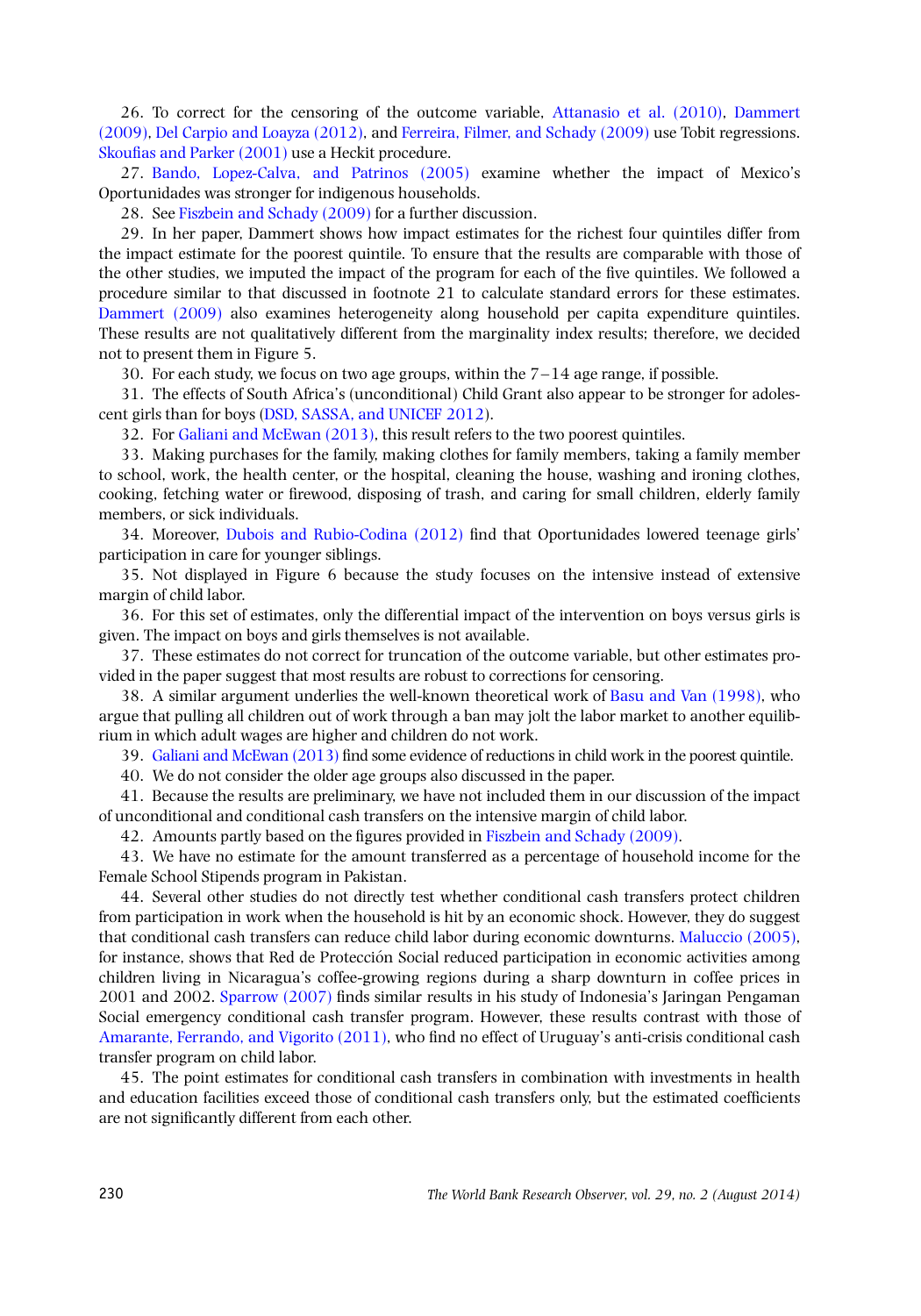<span id="page-29-0"></span>46. Moreover, there is some evidence of spillover effects at the locality level. The likelihood of working decreased for children from non-program households in treatment localities. However, for these same children the likelihood of working long hours (10 or more per week) increased.

47. [Fiszbein and Schady \(2009\)](#page-31-0) also caution that potential detrimental spillover effects within households deserve further scrutiny.

# References

- Alam, A., J. E. Baez, and X. V. Del Carpio. 2011. "Does Cash for School Influence Young Women's Behavior in the Longer Term? Evidence from Pakistan." Policy Research Working Paper 5669. World Bank, Policy Research Department, Washington, DC.
- Amarante, V., M. Ferrando, and A. Vigorito. 2011. "School Attendance, Child Labor, and Cash Transfers. An Impact Evaluation of PANES." PIERI Working Paper 2011–22. Partnership for Economic Policy, Québec.
- Attanasio, O., E. Fitzsimons, A. Gomez, M. I. Gutiérrez, C. Meghir, and A. Mesnard. 2010. "Children's Schooling and Work in the Presence of a Conditional Cash Transfer Program in Rural Colombia." Economic Development and Cultural Change 58 (2): 181–210.
- Augsburg, B., R. de Haas, H. Harmgart, and C. Meghir. 2012. "Microfinance, Poverty, and Education." Working Paper 18538. National Bureau of Economic Research, Cambridge, MA.
- Baird, S., C. McIntosh, and B. Özler. 2011. "Cash or Condition? Evidence from a Cash Transfer Experiment." Quarterly Journal of Economics 126 (4): 1709–53.
- Baird, S., F. H. G. Ferreira, B. Özler, and M. Woolcock. 2013. "Relative Effectiveness of Conditional and Unconditional Cash Transfers for Schooling Outcomes in Developing Countries: A Systematic Review." Campbell Systematic Reviews 2013 : 8.
- Barrera-Osorio, F., M. Bertrand, L. L. Linden, and F. Perez-Calle. 2008. "Conditional Cash Transfers in Education: Design Features, Peer and Sibling Effects. Evidence from a Randomized Experiment in Colombia." Policy Research Working Paper 4580. World Bank, Policy Research Department, Washington, DC.

. 2011. "Improving the Design of Conditional Transfer Programs: Evidence from a Randomized Education Experiment in Colombia." American Economic Journal: Applied Economics 3 (2): 167–95.

- Bando, R., L. F. Lopez-Calva, and H. A. Patrinos. 2005. "Child Labor, School Attendance, and Indigenous Households: Evidence from Mexico." Policy Research Working Paper 3487. World Bank, Policy Research Department, Washington, DC.
- Basu, K., and P. H. Van. 1998. "The Economics of Child Labor." American Economic Review 88 (3): 412–27.
- Beegle, K., R. H. Dehejia, and R. Gatti. 2006. "Child Labour and Agricultural Shocks." Journal of Development Economics 81 (1): 80-96.
- Behrman, J. R., J. Gallardo-García, S. W. P., P. E. Todd, and V. Vélez-Grajales. 2012. "Are Conditional Cash Transfers Effective in Urban Areas? Evidence from Mexico." Education Economics 20 (3): 233–59.
- Behrman, J. R., S. W. Parker, and P. E. Todd. 2011. "Do Conditional Cash Transfers for Schooling Generate Lasting Benefits? A Five-Year Followup of PROGRESA/Oportunidades." Journal of Human Resources 46 (1): 93 –122.
- Benhassine, N., F. Devoto, E. Duflo, P. Dupas, and V. Pouliquen. 2012. "Unpacking the Effects of Conditional Cash Transfer Programs: Experimental evidence from Morocco." Unpublished Manuscript.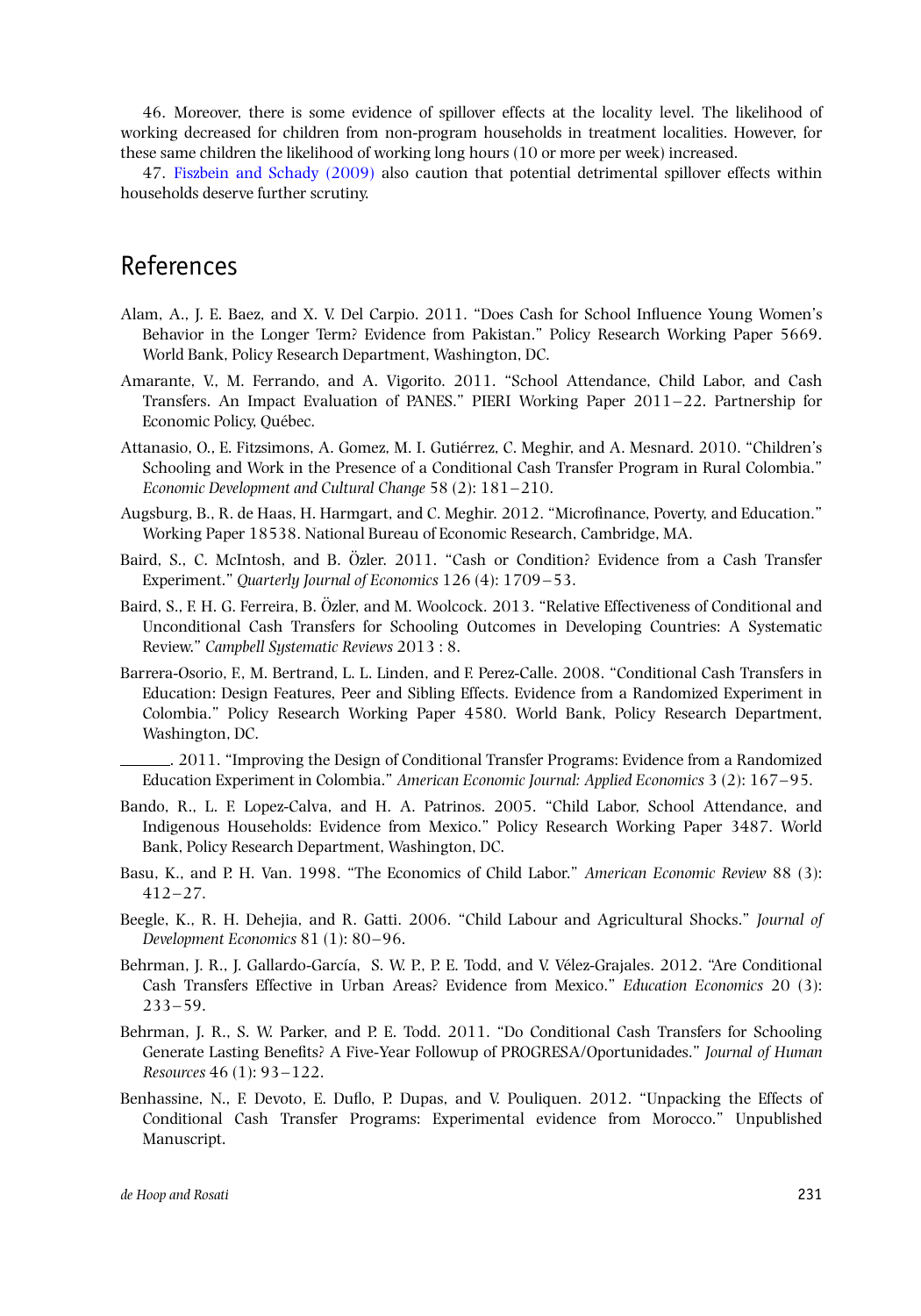- <span id="page-30-0"></span>Borraz, F., and N. González. 2009. "Impact of the Uruguayan Conditional Cash Transfer Program." Cuadernos de Economía 46 (Novembre) : 243-71.
- Bourguignon, F., F. H. G. Ferreira, and P. G. Leite. 2003. "Conditional Cash Transfers, Schooling, and Child Labor: Micro Simulating Brazil's Bolsa Escola Program." World Bank Economic Review 17 (2):  $229 - 54.$
- Buddelmeyer, H., and E. Skoufias. 2004. "An Evaluation of the Performance of Regression Discontinuity Design on PROGRESA." IZA Discussion Paper 827 and Policy Research Working Paper 3386. World Bank, Policy Research Department, Washington, DC.
- Cardoso, E., and A. Portela Souza. 2003. "The Impact of Cash Transfers on Child Labor and School Attendance in Brazil." Working Paper 0407. Vanderbilt University Department of Economics, Nashville, TN.
- Cigno, A., and F. C. Rosati. 2005. The Economics of Child Labour. Oxford University Press.
- Covarrubias, K., B. Davis, and P. Winters. 2012. "From Protection to Production: Productive Impacts of the Malawi Social Cash Transfer Scheme." Journal of Development Effectiveness 4 (1): 50 –77.
- Dammert, A. C. 2009. "Heterogeneous Impacts of Conditional Cash Transfers: Evidence from Nicaragua." Economic Development and Cultural Change 58 (1): 53 –83.
- Dubois, P., and M. Rubio-Codina. 2012. "Child Care Provision: Semiparametric Evidence from a Randomized Experiment in Rural Mexico." Annales d'Economie et de Statistique 105/106 : 155 –84.
- Deaton, A. 2010. "Instruments, Randomization, and Learning about Development." Journal of Economic Literature 48 (2): 424–55.
- De Carvalho Filho, I. E. 2012. "Household Income as Determinant of Child Labor and School Enrollment in Brazil: Evidence from a Social Security Reform." Economic Development and Cultural Change 60 (2): 339–435.
- De Hoop, J., and F. C. Rosati. 2014. "Does Promoting School Attendance Reduce Child Labour? Evidence from Burkina Faso's BRIGHT Project." Economics of Education Review 39: 78 –96.
- De Janvry, A., F. Finan, E. Sadoulet, and R. Vakis. 2006. "Can Conditional Cash Transfer Programs Serve as Safety Nets in Keeping Children at School and from Working when Exposed to Shocks?" Journal of Development Economics 79 (2): 349–73.
- Del Carpio, X. V., and N. V. Loayza. 2012. "The Impact of Wealth on the Amount and Quality of Child Labour." Policy Research Working Paper 5959. World Bank, Policy Research Department, Washington, DC.
- Del Carpio, X. V., and K. Macours. 2010. "Leveling the Intra-household Playing Field: Compensation and Specialization in Child Labour Allocation." In Child Labour and the Transition between School and Work (Research in Labour Economics, Volume 31), ed. R. K.Q. Akee, E. V. Edmonds, and K. Tatsiramos, 259 –96. Bingley: Emerald Group Publishing Limited.
- DSD, SASSA, and UNICEF. 2012. The South African Child Support Grant Impact Assessment: Evidence from a survey of children, adolescents and their households. Pretoria: UNICEF South Africa.
- Duflo, E., and M. Kremer. 2005. "Use of Randomization in the Evaluation of Development Effectiveness." In Evaluating Development Effectiveness, ed. G. K. Pitman, O. N. Feinstein, and G. K. Ingram, 205–39. New Brunswick: Transaction Publishers.
- Duryea, S., D. Lam, and D. Levison. 2007. "Effects of Economic Shocks on Children's Employment and Schooling." Journal of Development Economics 84 (1): 188-214.
- Edmonds, E. V. 2006. "Child Labour and Schooling Responses to Anticipated Income in South Africa." Journal of Development Economics 81 (2): 386–414.

2007. "Child Labour." In Handbook of Development Economics, Volume 4, ed. T. P. Schultz, and J. Strauss, 3607–709. Amsterdam: Elsevier Science.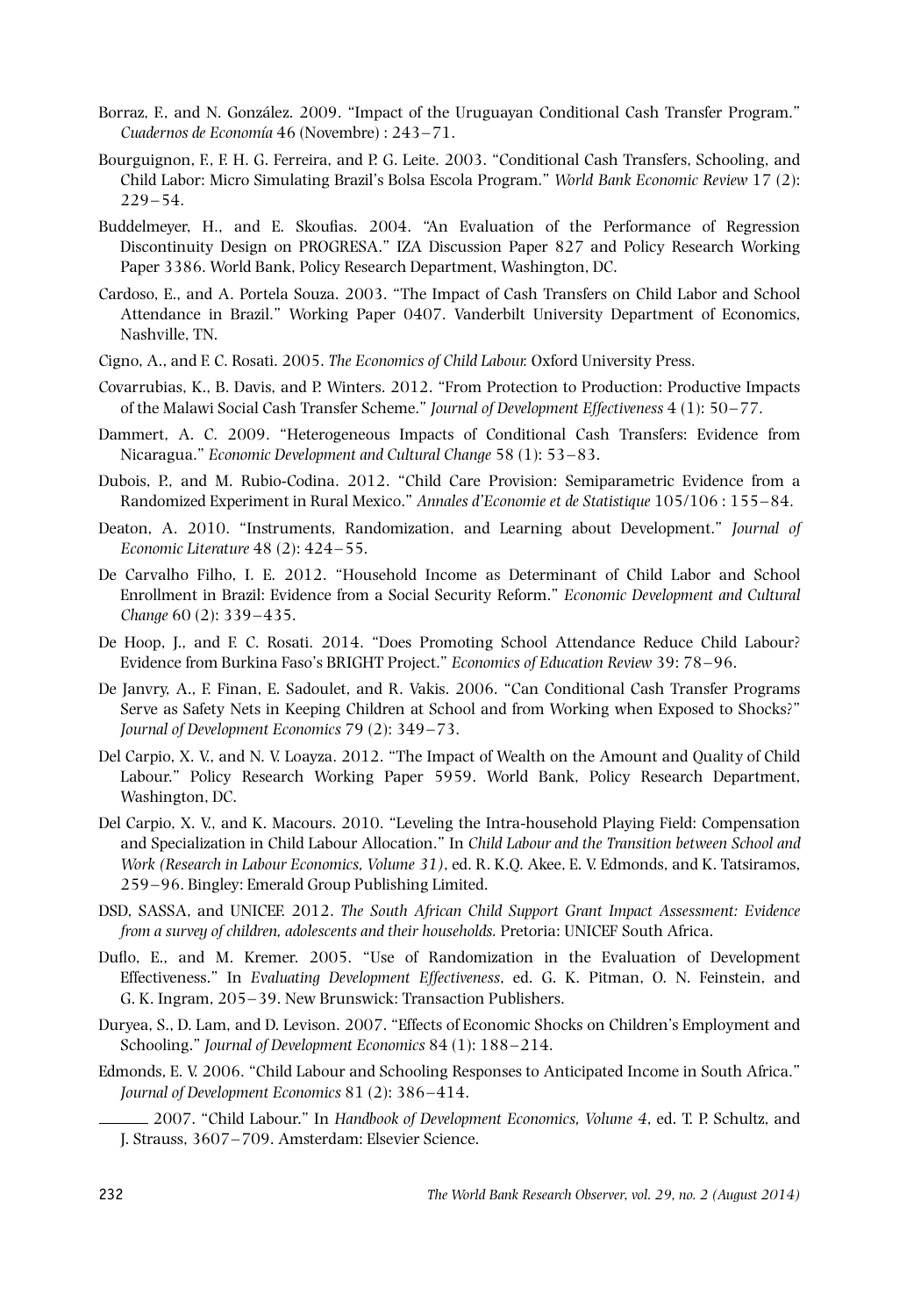- <span id="page-31-0"></span>Edmonds, E. V., and N. Schady. 2012. "Poverty Alleviation and Child Labor." American Economic Journal: Economic Policy 4 (4): 100–24.
- Ferreira, F. H. G., D. Filmer, and N. Schady. 2009. "Own and Sibling Effects of Conditional Cash Transfer Programs." Policy Research Working Paper 5001. World Bank, Policy Research Department, Washington, DC.
- Ferro, A. R., A. L. Kassouf, and D. Levison. 2010. "The impact of conditional cash transfer programs on household work decisions in Brazil." In Child Labour and the Transition between School and Work (Research in Labour Economics, Volume 31), ed. R. K.Q. Akee, E. V. Edmonds, and K. Tatsiramos, 193–218. Bingley: Emerald Group Publishing Limited.
- Fiszbein, A., and N. Schady. 2009. Conditional Cash Transfers: Reducing Present and Future Poverty. World Bank, Washington DC.
- Fitzsimons, E., and A. Mesnard. Forthcoming. "Can Conditional Cash Transfers Compensate for a Father's Absence?" World Bank Economic Review.
- Galiani, S., and P. J. McEwan. 2013. "The Heterogeneous Impact of Conditional Cash Transfers." Journal of Public Economics 103 : 85 –96.
- Gee, K. A. 2010. "Reducing Child Labour through Conditional Cash Transfers: Evidence from Nicaragua's Red de Proteccion Social." Development Policy Review 28 (6): 711 –32.
- Glewwe, P., and P. Olinto. 2004. "Evaluation of the Impact of Conditional Cash Transfers on Schooling: An Experimental Analysis of Honduras' PRAF Program." Working Paper. International Food Policy Research Institute, Washington, DC.
- Guarcello, L., F. Mealli, and F. C. Rosati. 2010. "Household Vulnerability and Child Labor: The Effect of Shocks, Credit Rationing, and Insurance." Journal of Population Economics 23 (1): 169–98.
- International Labour Office. 2013a. Marking Progress Against Child Labour: Global Estimates and Trends 2000–2012. Geneva.
- International Labour Office. 2013b. World Report on Child Labour: Economic Vulnerability, Social Protection and the Fight against Child Labour. Geneva.
- Kazianga, H., D. de Walque, and H. Alderman. 2009. "Educational and Health Impacts of Two School Feeding Schemes. Evidence from a Randomized Trial in Burkina Faso." Policy Research Working Paper 4976. World Bank, Policy Research Department, Washington, DC.
- King, E. M., and J. R. Behrman. 2009. "Timing and Duration of Exposure in Evaluations of Social Programs." World Bank Research Observer 24 (1): 55 –82.
- Kremer, M., and A. Holla. 2009. "Pricing and Access: Lessons from Randomized Evaluations in Education and Health." In What Works in Development: Thinking Big and Thinking Small, ed. J. Cohen, and W. Easterly, 91 –129. Washington, DC: The Brookings Institution.
- Levy, D., and J. Ohls. 2007. "Evaluation of Jamaica's PATH Program." Research Report No. 8966-090. Mathematica Policy Research, Inc., Washington, DC.
- Maluccio, J. A. 2005. "Coping with the "Coffee Crisis" in Central America: The Role of the Nicaraguan Red de Protección Social." FCND Discussion Paper 188. International Food Policy Research Institute, Washington, DC.
- Maluccio, J. A., and R. Flores. 2005. "Impact Evaluation of a Conditional Cash Transfer Program: The Nicaraguan Red de Protección Social." Research Report 141. International Food Policy Research Institute, Washington, DC.
- Miller, C., and M. Tsoka. 2012. "Cash Transfers and Children's Education and Labour among Malawi's Poor." Development Policy Review 30 (4): 499–522.
- Nelson, L. K. 2011. "From Loans to Labour: Access to Credit, Entrepreneurship, and Child Labor." Paper presented at the 2011 NEUDC Conference, Yale University, Economic Growth Center, November 12 –13. NEUDC, New Haven, CT.